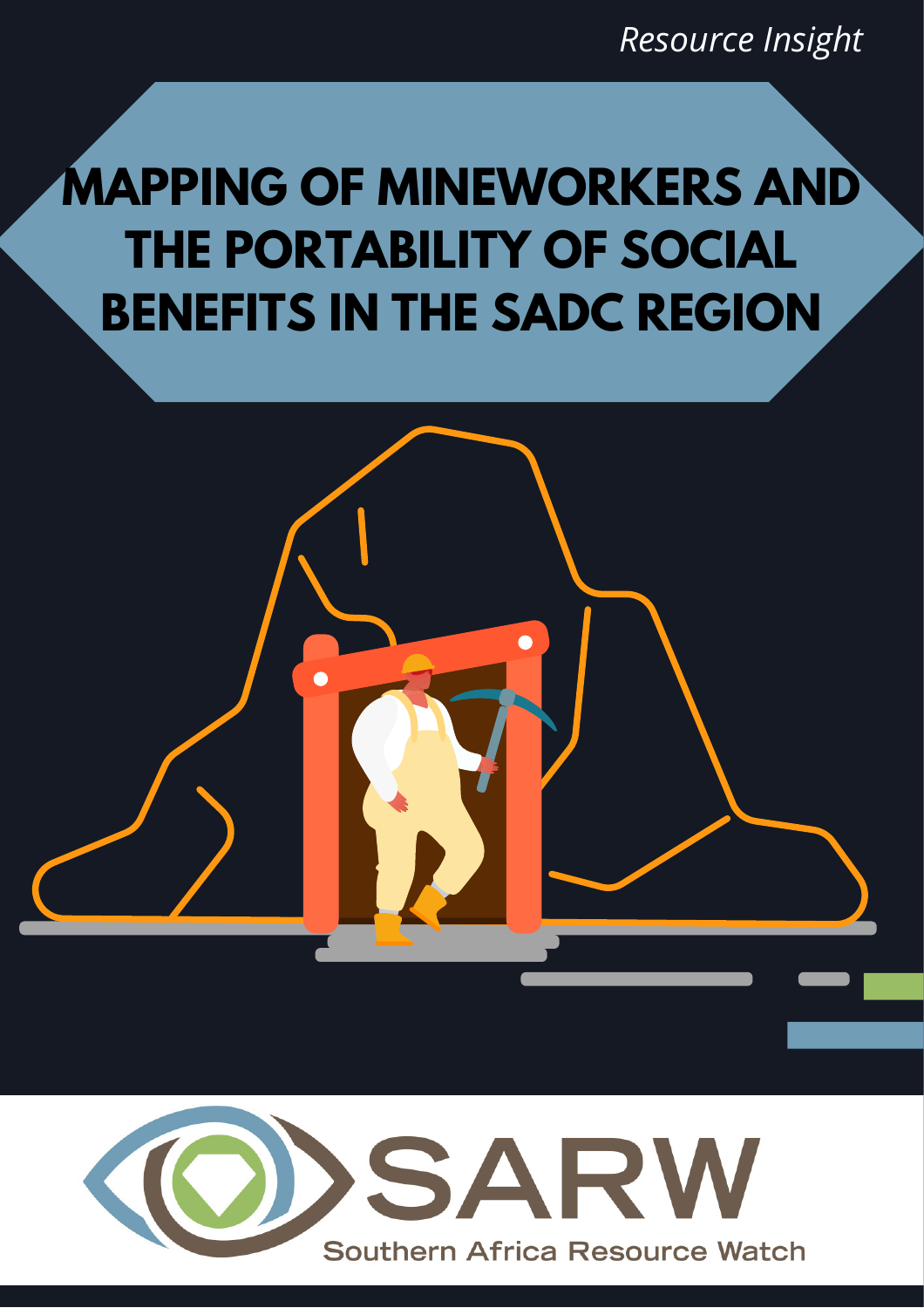This publication is a Resource Insight by Southern Africa Resource Watch. Southern Africa Resource Watch (SARW) is an independent body that advocates and promotes human rights and environmental protection in resource extraction activities by monitoring corporate and state conduct in a peaceful and collaborative manner.

#### **Published: June 2022**

Southern Africa Resource Watch 41 Holt Street Parkmore Sandton, Johannesburg 2196 South Africa

Email: [info@sarwatch.org](mailto:info@sarwatch.org)

www.sarwatch.org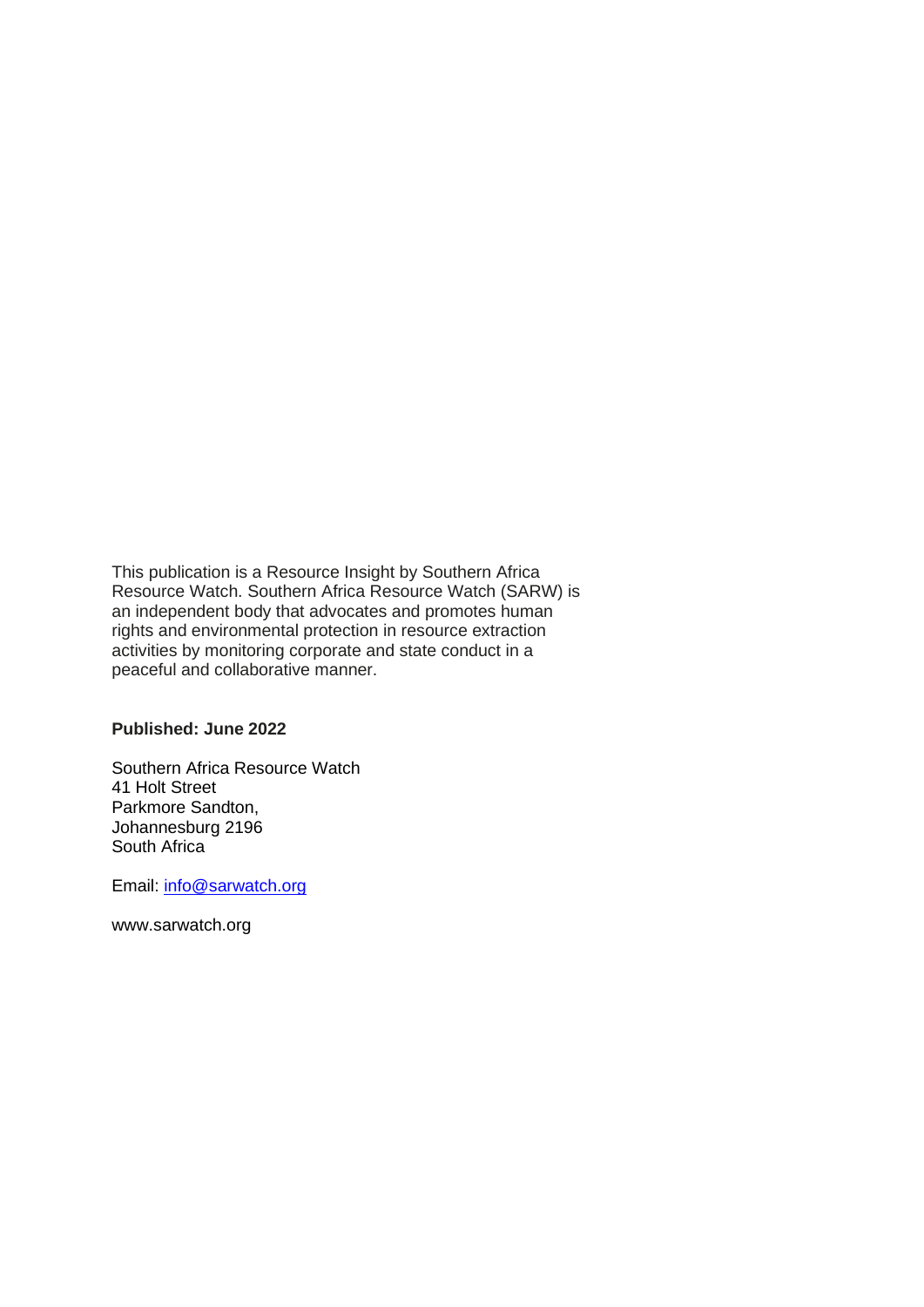#### **PREFACE**

The mining industry constitutes an integral component of the economy of the SADC region. There is a lot of labour migration in the industry, with South Africa being the hub and main destination of these migrant mine worker. Migrant workers are entitled to numerous human rights and social benefits which are offered through several schemes in different countries. There are also a number of national, regional and international legal frameworks in place to facilitate access to these benefits by the rightful beneficiaries. Regardless of these instruments, a lot of the benefits remains unclaimed, unpaid and/or inaccessible to the intended beneficiaries because of serious challenges relating to availability and portability of the benefits.

The purpose of this report was to map mineworkers in the SADC region, explore the social security benefits available for them, their portability especially between countries, legal frameworks guiding the provision of these benefits as well as challenges being faced in the provision of these benefits. The overall aim was to provide recommendations aimed at facilitating portability of, and access to, social security benefits by migrant mineworkers.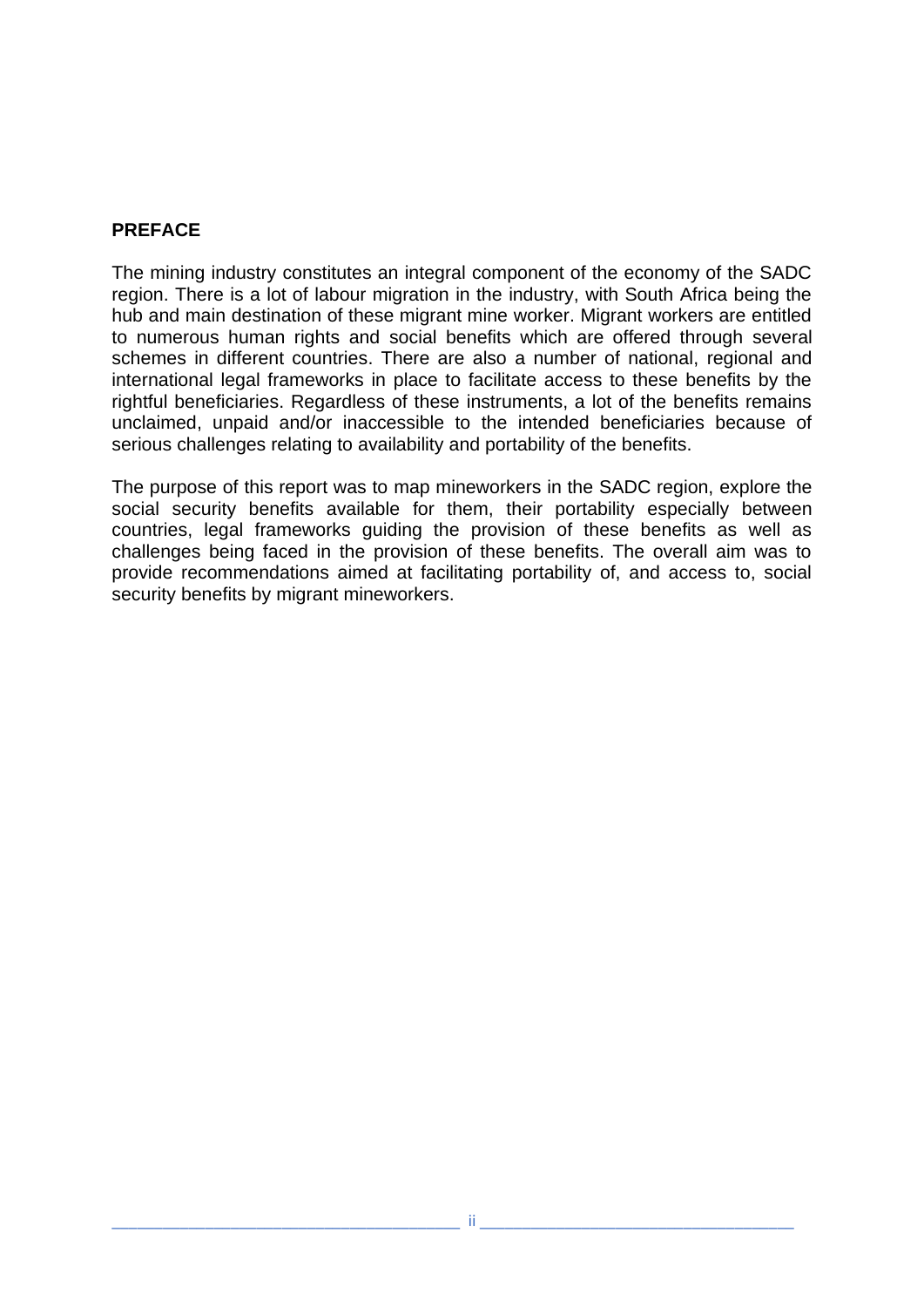## **TABLE OF CONTENTS**

| HISTORICAL BACKGROUND AND CONTEXT OF SOCIAL SECURITY BENEFITS.  2                                                                   |  |
|-------------------------------------------------------------------------------------------------------------------------------------|--|
|                                                                                                                                     |  |
| THE SOUTH AFRICA SOCIAL SECURITY BENEFITS FRAMEWORK, THE SADC<br><b>FRAMEWORK AND THE INTERNATIONAL SOCIAL SECURITY FRAMEWORK 5</b> |  |
| THE LANDSCAPE OF, AND CHALLENGES IN ACCESSING, SOCIAL BENEFITS 7                                                                    |  |
| PERSPECTIVE FROM LABOUR UNIONS, CASE STUDIES WITH MIGRANT<br>MINEWORKERS WHO ARE/HAVE STRUGGLED WITH ACCESSING THE BENEFITS 10      |  |
|                                                                                                                                     |  |
|                                                                                                                                     |  |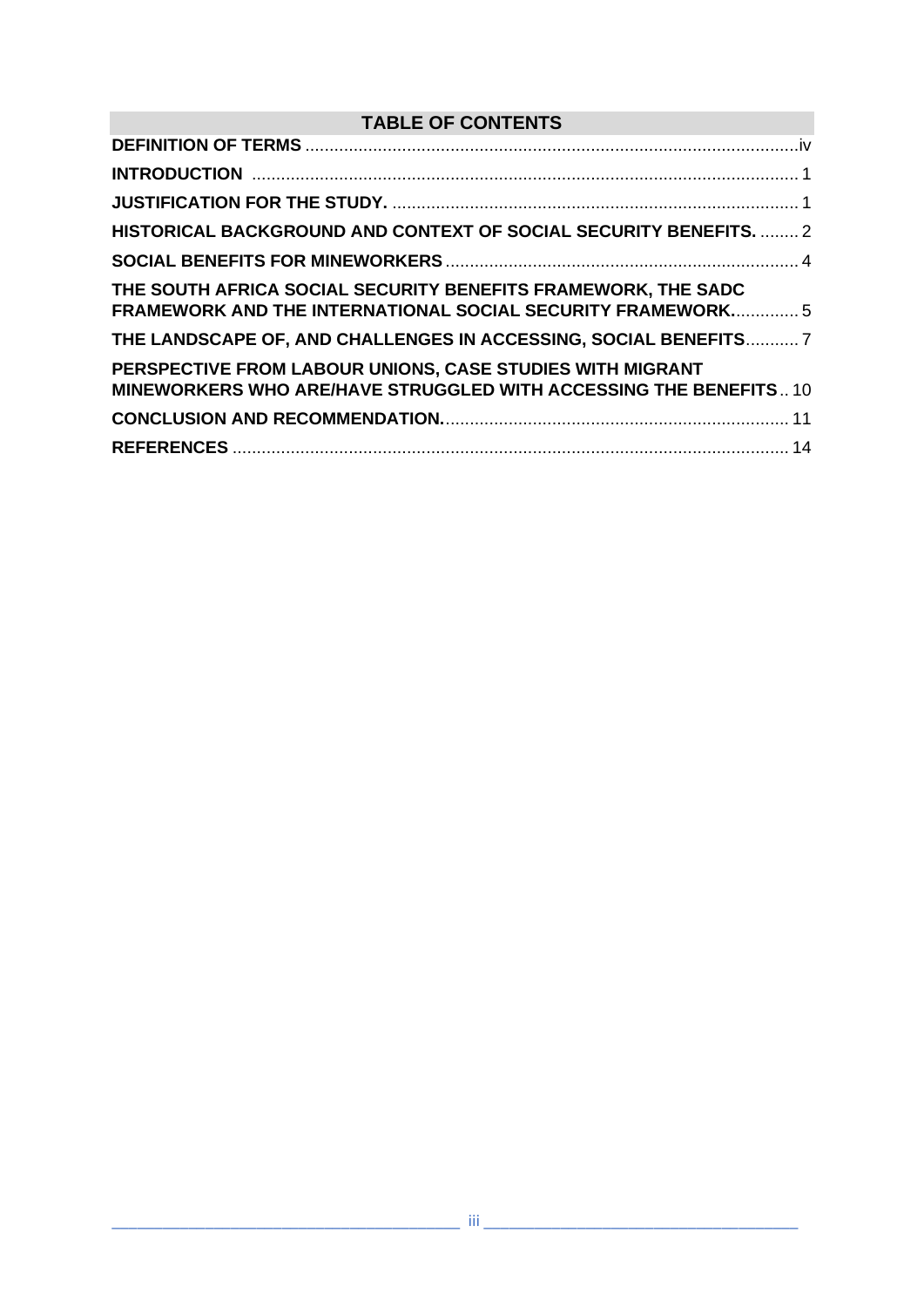#### <span id="page-4-0"></span>**DEFINITION OF TERMS**

**Portability:** The transfer of accrued social security benefits of an individual beneficiary across schemes or countries (SADC, 2018)

**Social security**: Public and private, or mixed public and private measures, designed to protect individuals and families against income insecurity caused by contingencies such as unemployment, employment injury, maternity, sickness, invalidity, old age and/or death (SADC, 2020).

**Social security benefits:** Benefits offered or social security benefits inclusive of retirement, occupational injuries and diseases, unemployment insurance, health insurance, as well as survivors' benefits where relevant; (SADC, 2018)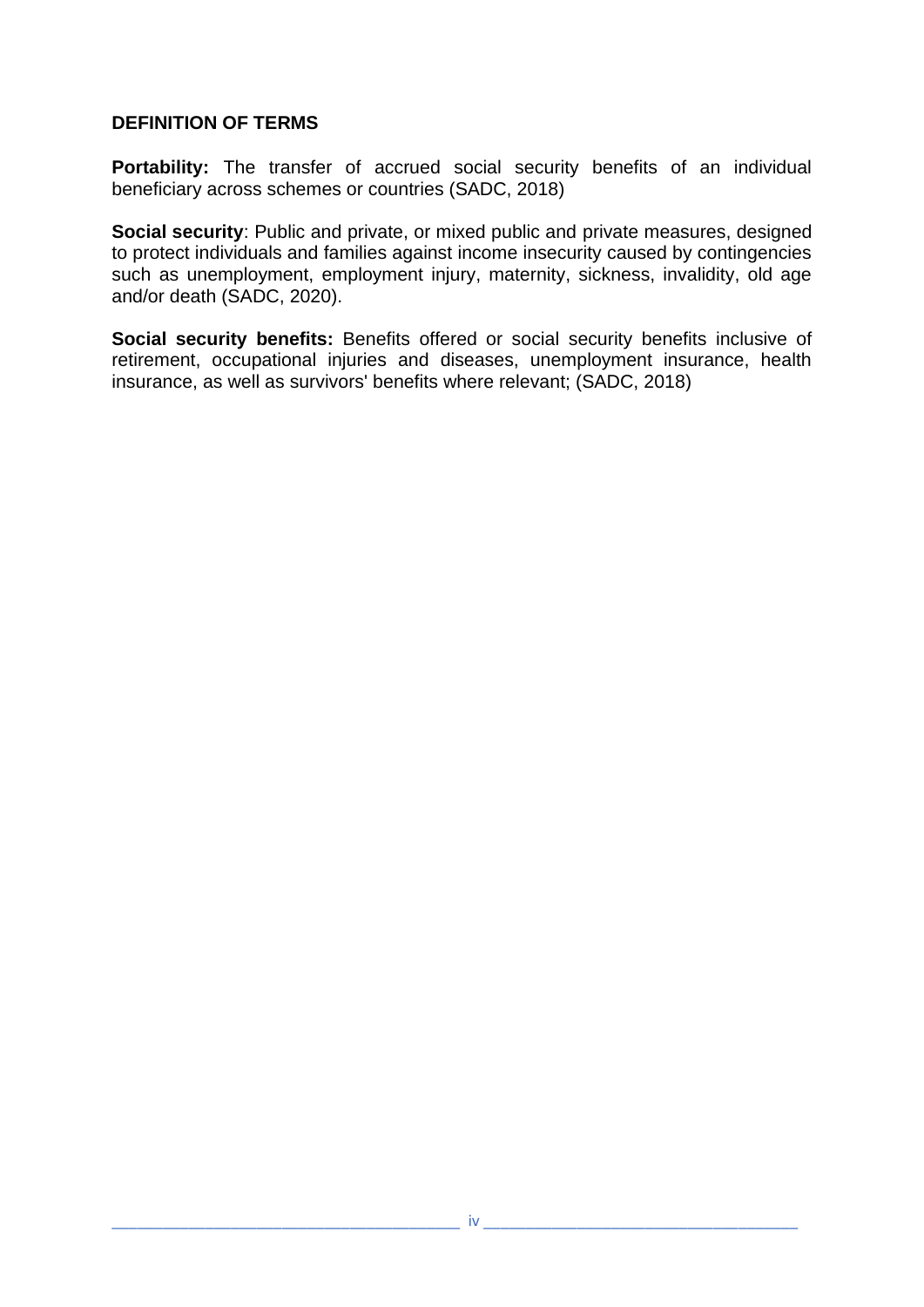#### <span id="page-5-0"></span>**INTRODUCTION**

This report captures findings from the Mapping of Mineworkers and the Portability of Social Benefits in the SADC Region. It sought to understand the social benefits that migrant mineworkers are entitled to, review and discuss the implementation of the SADC legal frameworks on portability of social benefits, as well as to advocate for, and facilitate, the pay-out of the social security benefits to migrant mineworkers. The report is a result of a hybrid approach that included an integrative review approach with secondary analysis.

#### <span id="page-5-1"></span>**JUSTIFICATION FOR THE STUDY.**

The mining industry is a major contributor to the economies of the Southern African Development Community (SADC), either in the production of materials or the provision of labour to neighbouring countries. South Africa is a leading producer of various metals and in 2020, notwithstanding the rampant effects of the COVID-19 pandemic, the South African mining sector contributed about 8.4% of gross domestic product (GDP), R450.6 billion in exports, and about 452 866 jobs (Minerals Council South Africa, 2020). Much of these achievements can be attributed to migrant labour, both internal and external. According to the World bank and The Employment Bureau for Africa (TEBA) Ltd., over one third of mineworkers in South Africa come from laboursending neighbouring countries, namely Botswana, Eswatini, Lesotho, Malawi, Mozambique, Namibia and Zimbabwe (World bank 2022).

However, the economic contributions that are made by these migrant mineworkers are offset by various negative health and livelihoods impact on the mineworkers, their families and the mining communities at large. These include occupational injuries of varying magnitude, infectious and non-infectious occupational diseases such as TB and silicosis respectively, as well as deprivation of certain basic human rights which negatively impact on these workers' health and psychosocial well-being. To that end, several steps have been taken nationally in different countries and regionally at SADC level on migration health and social protection, with a particular focus of ensuring that migrant mineworkers are accorded the social security benefits and the basic human rights to which they are entitled. Various social security funds and compensation schemes were established to that effect (SADC 2018).

However, much of those funds and benefits remain unclaimed, and out of the claims submitted, few are successfully processed. Ultimately, the bulk of the funds never reach the intended beneficiaries, especially migrant workers within the SADC region. This prompted a series of dialogues and some rapid studies to ensure portability of, and access to those social security benefits in SADC (SADC 2018). Key issues discussed in these dialogues included policy, legal, institutional and operational challenges relating to the social protection in the context of, among others, migrant mineworkers and ex-mineworkers including their families.

With this background therefore, this study is important in mapping the current status of these compensation schemes to provide key conclusions that can inform policy and practice reforms that ensure improved access social benefits that migrant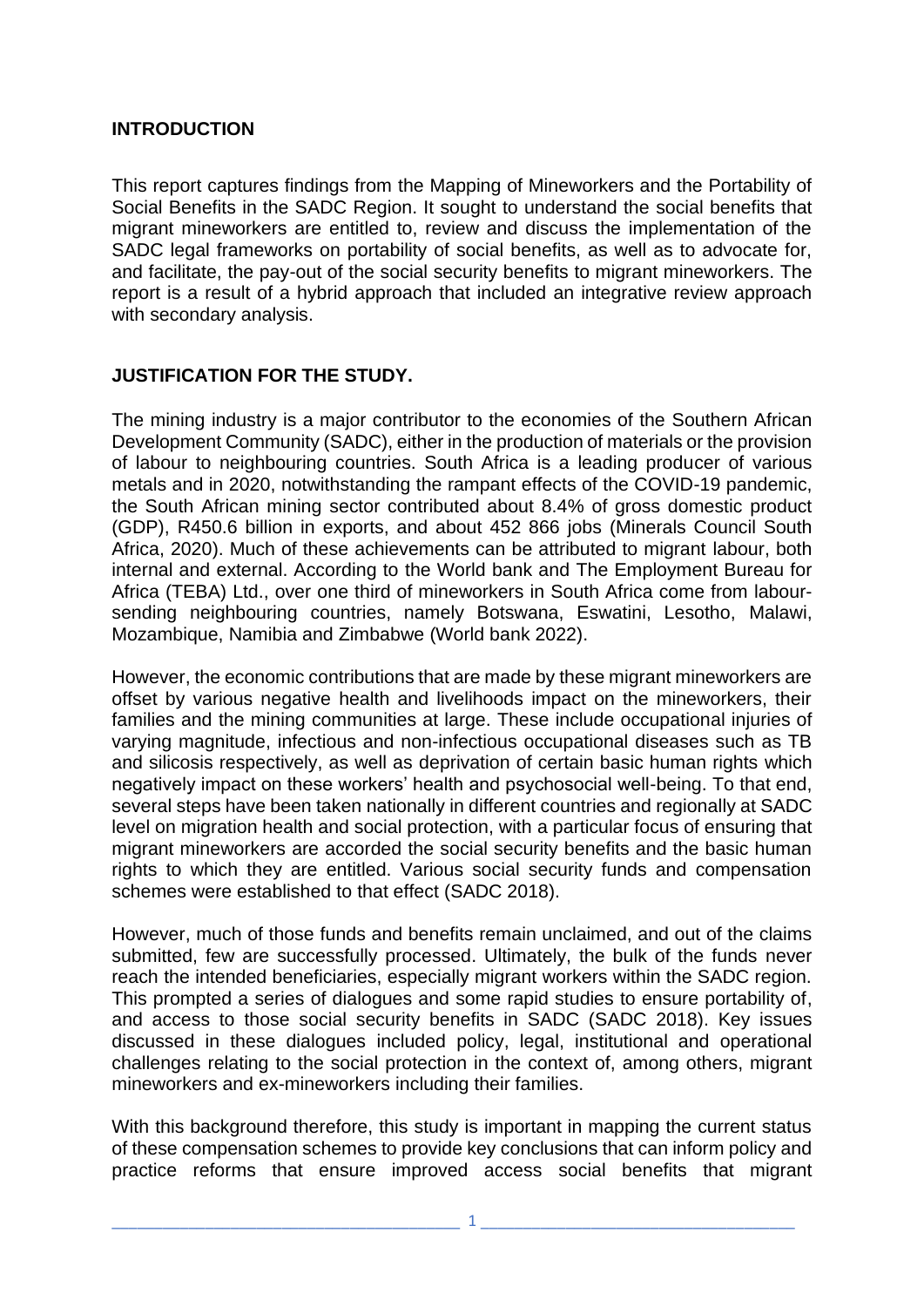mineworkers are entitled to, and the implementation of the SADC legal frameworks on portability of social benefits.

#### <span id="page-6-0"></span>**HISTORICAL BACKGROUND AND CONTEXT OF SOCIAL SECURITY BENEFITS.**

South Africa remains the hub of mining activities in Southern Africa, attracting migrant workers from across the region, and this history dates back to more than a century ago (TEBA, 2022). Figure 1 below illustrates the distribution of the origin of mineworkers in South Africa over selected a period of times (Ehrlich, Montgomery, Akugizibwe & Gonsalves, 2018).



*Figure 1: Distribution of the origin of recruits to the South African mining industry (Ehrlich et al, 2018).*

Notably the major labour-sending countries to the South Africa mining industry are Botswana, Zimbabwe, Eswatini, Lesotho and Mozambique. Currently there are approximately half a million active mineworkers in South Africa, and about 40% of them are from these labour-sending countries (Minerals Council South Africa, 2020; World bank, 2022). Gradually, the pool of ex-mineworkers is also increasing, thereby expanding the mining community at large. Cumulatively there were about two million ex-miners workers as of 2014 across the region (The World Bank, 2022). Figure 1 illustrate the dynamics of mineworkers in these countries.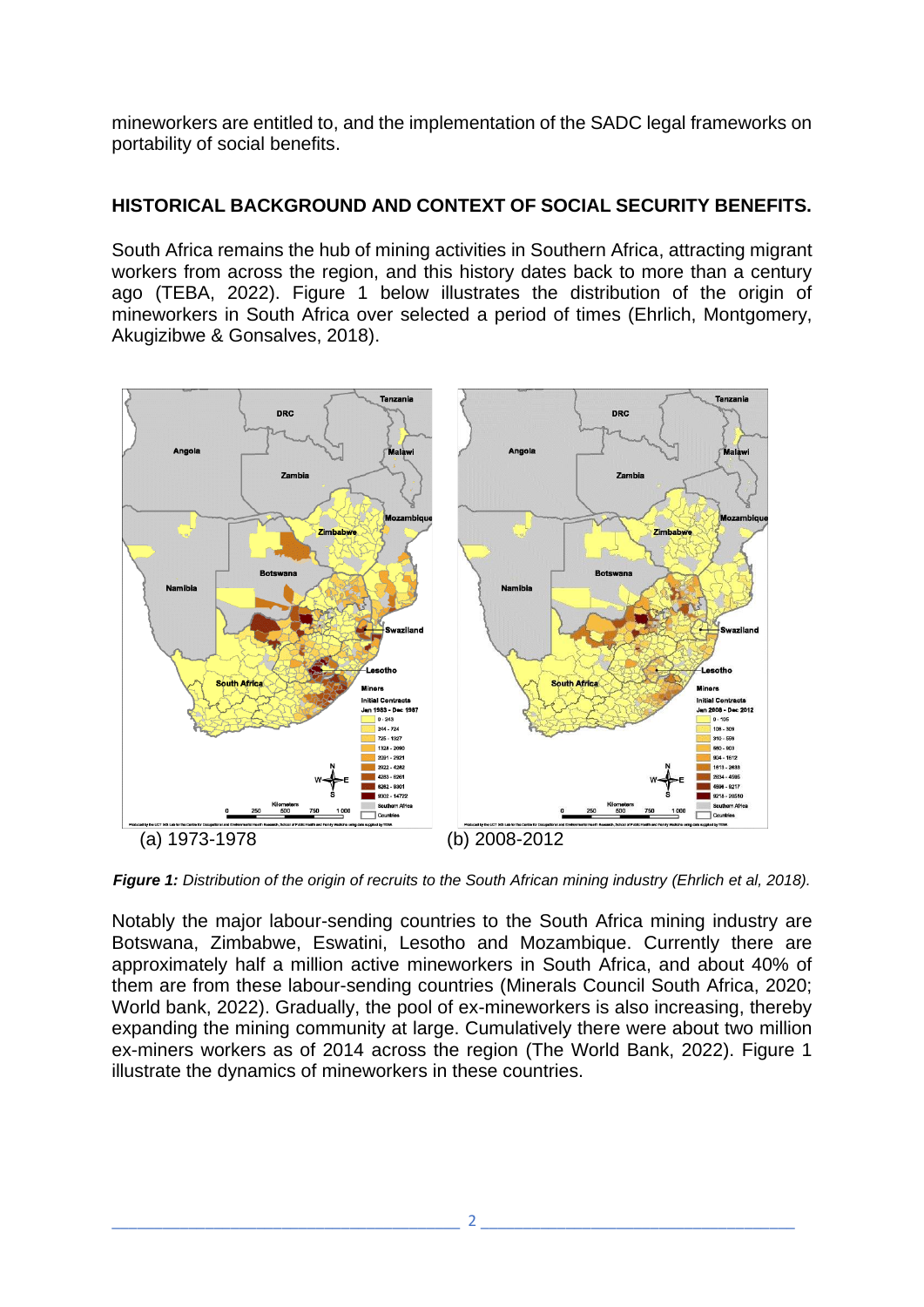

*Figure 2: Dynamics of mineworkers in the four selected countries (The World Bank, 2014)*

Most of these mineworkers were recruited through some designated recruitment organisation, common among them being The Employment Bureau for Africa (TEBA). This entity was established in 1902, post the second Anglo-Boer War, specifically for the purpose of recruitment of mining personnel. Over the years, its roles have been expanding, until nowadays, where its mandate now includes initiating and administering various social security benefits for the mining community (TEBA, 2022). Another popular recruiting agent was South West African Native Labour Association (SWANLA), operating within Namibia and South Africa. SWANLA was established in 1943 from the merging of the Southern Labour Organisation (SLO) and the Northern Labour Organisation (NLO). These sister organisations have been recruiting Native Africans since 1925 under the Contract Labour System (Botes, 2013). SWANLA, which was formed during the second World War to appease the rising demand for cheap labour, introduced the first forms of exploitation and human rights violation, fuelling the then existing massive racial discrimination to which native temporary (contract) employees, including those in the mining sector, were subjected. The White employers could employ and use the black natives anyhow as it pleases them (Botes, 2013).

Such human rights concerns alongside massive labour migration have incited active initiatives to ensure mutual benefit of these movements, and a lot has been done so far. This includes development of continental-level instruments and direction such as the AU Migration Policy Framework (African Union, 2018). SADC has through its tripartite mechanisms and consultative structures, introduced a host of instrumental policy and strategic responses. These include the SADC Protocol on Employment and Labour; the SADC Labour Migration Policy Framework and an associated Action Plan; the adoption of the Code on Social Security in the SADC and a SADC Labour Migration Policy Framework, with an associated Action Plan (SADC, 2021).

Core principles of the SADC Code on Social Security ought to be contained in national laws of member states and bi-lateral/ or multi-lateral arrangements between member states. The Code of Social Security aims to facilitate the exportability of benefits, including payment of benefits in the host country (SADC, [N.D].). Migrant workers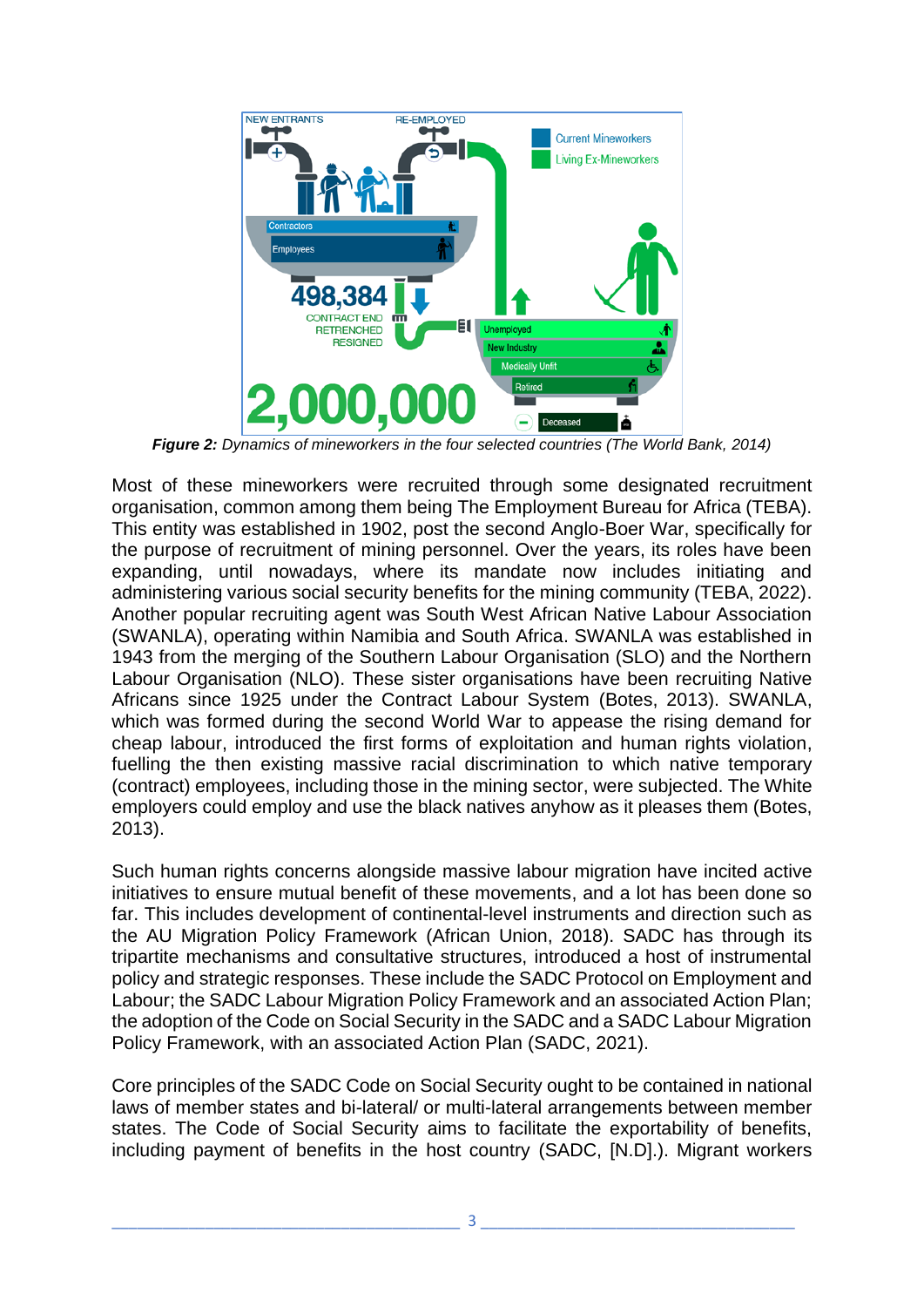should also be able to participate and enjoy equal treatment as citizens on social protection schemes of the host country (ILO, 2021b).

Despite the developments of these policy frameworks in SADC, cross border portability arrangements are still limited and in most cases absent. Much remains to be done, like the appropriate bilateral, multilateral and unilateral arrangements at the level of both countries of origin and destination. This have largely been absent or seriously underdeveloped (Mpedi & Nyenti, 2017). Overly strict immigration law regimes and explicit and implicit forms of discrimination by nationality in labour and social security laws and state practice impact negatively on the social protection of migrants. Sound return and reintegration mechanisms to enhance the continued role of mineworkers in their countries of origin are evidently missing from the system (SADC 2018b). Of late, domestic resistance and a hostile socio-political climate to the inflow and presence of migrants have also been on the rise, often in contexts where huge demands are made on social and related services in times of austerity and economic struggle in the time of COVID-19 (Southern Africa Resource Watch [SARW], 2022).

Despite the outcry from mineworkers themselves, civil society and regional governments, this problem remains unresolved. The problem of migrant mineworkers and their inability to access their social benefits constitute one of the biggest human and labour right violations (ILO, 2021a). As a result of COVID-19, there is risk that several migrant mineworkers could be retrenched andthe pool of unclaimed benefits is likely to increase, adding to the billions of unclaimed social security benefits reported each year by social security funds and compensation schemes in South Africa (Financial Services Conduct Authority [FSCA], 2021). Notable is that the issue of social security benefits of migrant mineworkers and their portability is no longer just a socioeconomic issue but turned to be emotional and psychologically traumatising. Thus, it has become urgent and needs a solution.

#### <span id="page-8-0"></span>**SOCIAL BENEFITS FOR MINEWORKERS**

In general, the minimum package of social security benefits for all workers must include access to basic health care; child support, including basic education; basic income transfers in case of need, as well as minimum pension (ILO, 2021b). Likewise, mineworkers are not an exception. They are also entitled to these benefits, plus many more, depending on individualised circumstances. Notable is that different benefits are available in different countries across the region, and their level of portability also varies. In South Africa, for example, eligibility to these benefits and their social portability depends on the migrants' mode of recruitment and employment status, immigration status, the sector of employment and the provisions of any labour agreement entered between South Africa and the relevant country (Mpedi & Nyenti, 2017).

Common social security benefits in the region are the old age/retirement benefits, occupational injuries and diseases compensation, unemployment insurance, health insurance, as well as survivors' benefits. The old age or retirement benefits are the most common, available in almost all countries in the region, offered privately or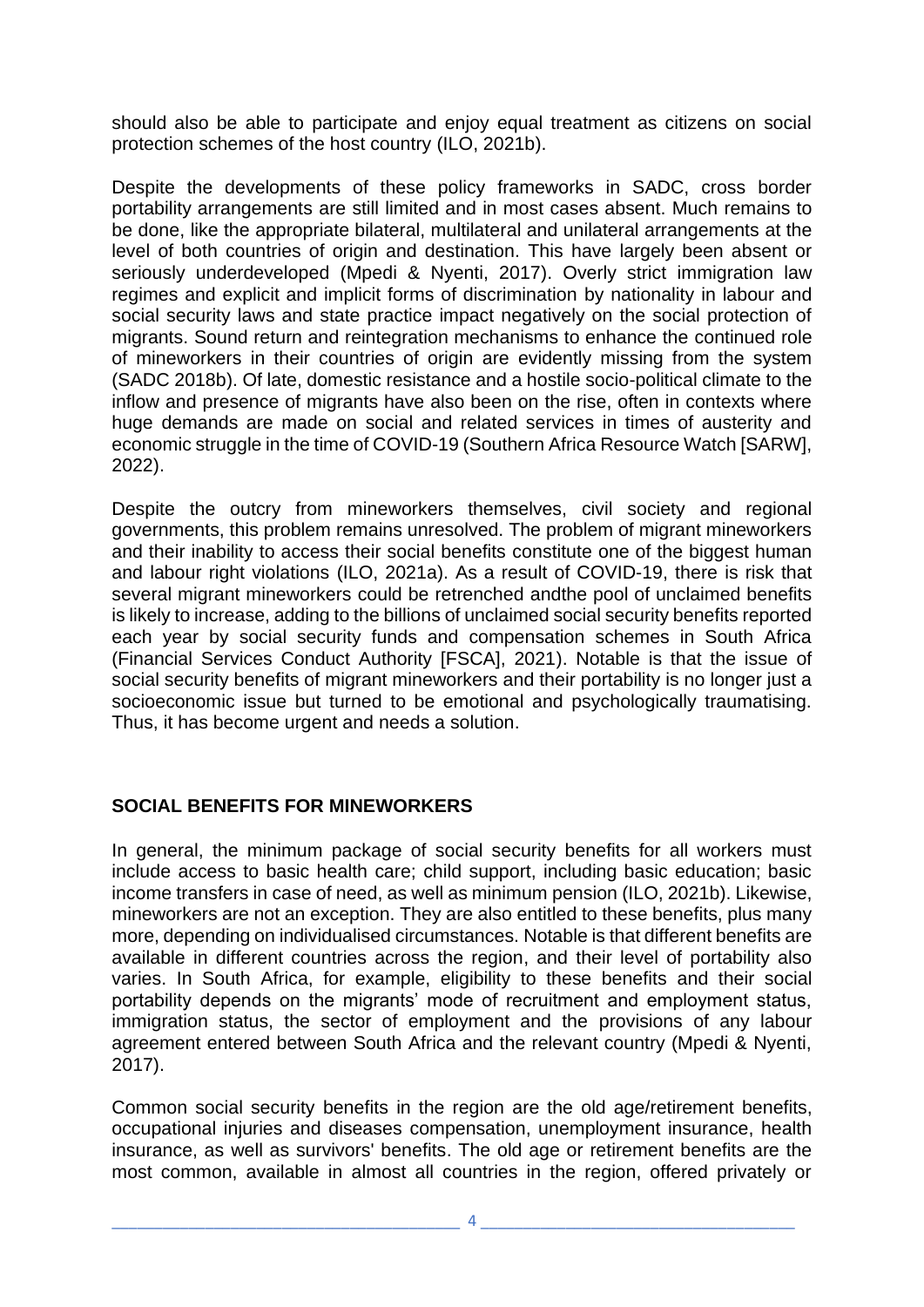through a government scheme (SADC 2018). Examples of schemes and fund providing those benefits are the pension schemes, provident funds, retirement funds and long services awards.

Occupational injuries and diseases or workers' compensation schemes are also offered in fewer countries, mainly South Africa and Zimbabwe according to SADC (2018). They cover medical costs, once‐off disability payments and, in the case of severe disability and death, the on- going payment of pensions. These schemes are structured differently and administered by public bodies or other entities appointed by the Ministry of Labour. Portability of these benefits across the borders is therefore virtually impossible in the absence of well-defined bilateral agreements between the two concerned countries (SADC 2018). Notably the European Union has a very effective model in this regard, which allow free movement of migrants across borders in the regions, and the failure by SADC countries to apply this framework in the region is believed to be out of nothing else other than lack of commitment by member states (SADC 2018). Accordingly, thousands of such benefits remains unclaimed under different retirement, occupational compensation, and other funds in South Africa (FSCA, 2021).

In the case of death of a mine worker, an eligible surviving spouse or other dependents of ex-mineworkers are also entitled to some benefits under the Unemployment benefits Scheme in South Africa or similar social security schemes in other countries, such as survivors' benefits scheme. Beneficiaries are supposed to launch claims within six months of demise of the employee. In the absence of similar schemes between countries, portability of benefits is only possible through bilateral agreements between the countries (SADC 2018).

Migrant workers are also entitled to equitable access to quality health care services. A number of instruments are in place to enforce those rights, and these include the SADC health protocol of 1999 through to disease-specific tools such as the SADC Code of Conduct on TB in the Mining Sector of 2015. However, inequalities are still existent, for example there are only a few health facilities that are accredited to examine an individual in order to access benefits through the Compensation for Occupational Injuries and Diseases Act (COIDA), and these facilities are only in South Africa and unaffordable to the bulk of claimants (SADC 2018). Thus, more frameworks need to be developed while others need to be refined to foster social security benefits portability and/or accessibility. Equally important is the need to maximally utilise and implement the existing frameworks.

#### <span id="page-9-0"></span>**THE SOUTH AFRICA SOCIAL SECURITY BENEFITS FRAMEWORK, THE SADC FRAMEWORK AND THE INTERNATIONAL SOCIAL SECURITY FRAMEWORK.**

In an effort to ensure a comprehensive coverage of social security benefits available at the disposal of migrant workers, and their accessibility to the intended beneficiaries, a number of frameworks have been developed nationally in different countries, regionally at SADC level as well as globally (SADC, 2018). Notable, though, is that numerous shortfalls still exist in these frameworks, and they need refinements and/or alignment to one another.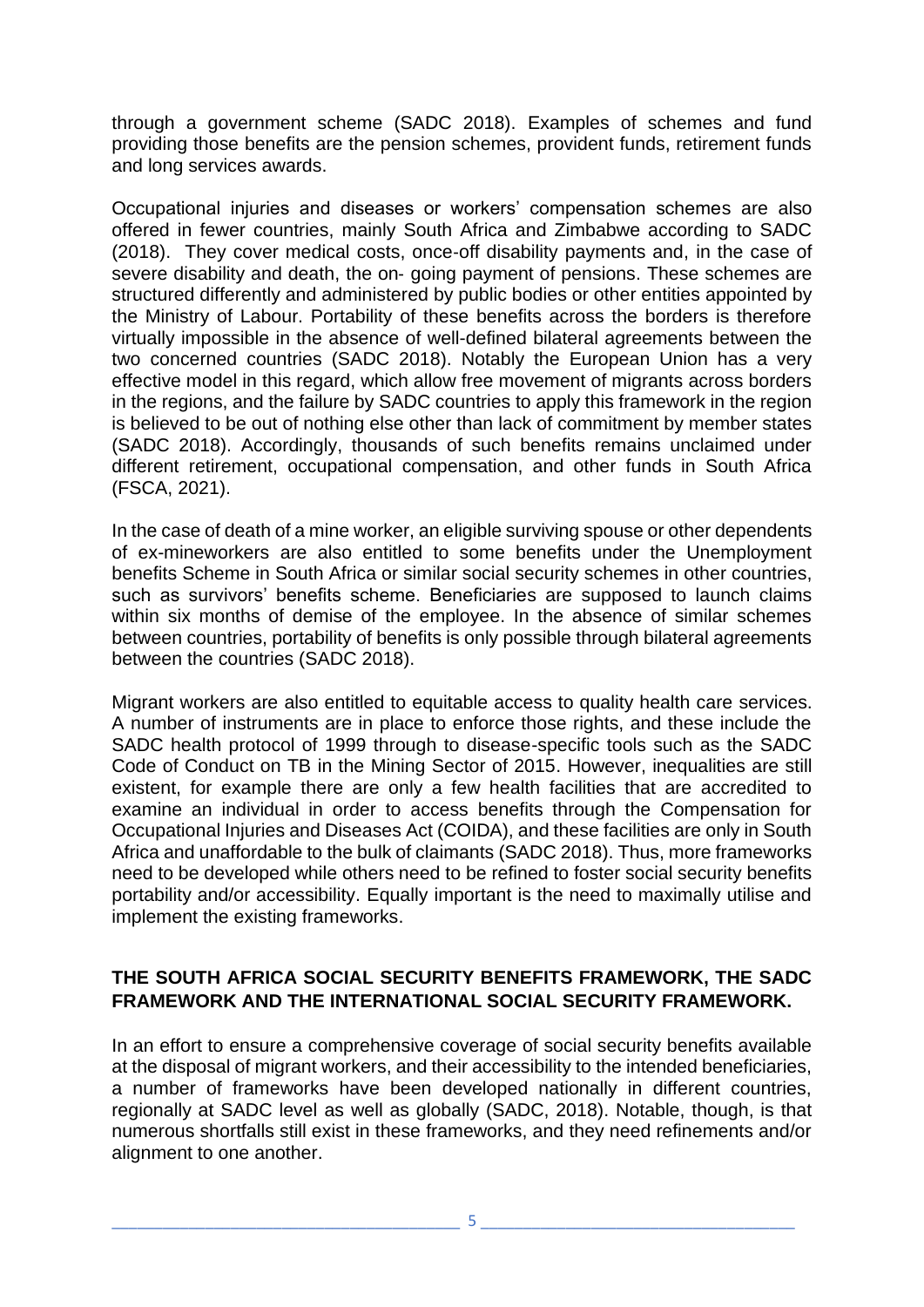South Africa, as the largest migrant-receiving country in the SADC region, does provide for the right to social security in its Constitution. Some of the instruments available in that regards include Unemployment Insurance Fund; Occupational Diseases in Mines and Works Act; Compensation for Occupational Injuries and Diseases Act; Pension Funds Act, 1956; Motor Vehicle Accident, and the Labour Relations Act, 66 of 1995 (SADC, 2018). Of late, the country introduced the National Health Insurance Bill, set to benefit the whole country including migrant workers. Notable is that the fragmented nature of its social security framework, together with other factors such as lack of information, exploitation by employers, distances travelled to lay claims and a non-existent social security adjudication system means that migrant workers are normally left with lack of redress when need arises, e.g. when their contracts of employment reach an end. Some of the migrant-sending countries do not even have provisions in their constitutions that specifically deal with the right to social security (Olivier, 2017, SADC, 2018). This means that their citizens who work abroad do not have sufficient social security coverage in either country, as well as in South Africa as a host country. Consequently, multilateral, and bilateral SADC sending countries (South Africa, Lesotho, Eswatini, Mozambique) and receiving countries (Zimbabwe, Botswana and Malawi), has undertaken to combat this issue, by adhering to and implementing international and regional instruments that have a bearing on social security rights.

Regionally, some of the available instruments include Draft portability framework for access to and the portability of social security benefits, whose main objective is to facilitate the development of policies and programs aimed at the progressive enhancement of the adequacy, efficiency and regional coordination of SADC Member States' social security systems (SADC, 2016). With a particular focus on TB as a major communicable disease among migrant workers, in 2012, the SADC heads of states made Declaration of Tuberculosis in the Mining Sector (SADC, 2012), and this further prompted the development of a Framework for the Harmonised Management of Tuberculosis in the Mining Sector in 2014 (SADC, 2014). Subsequently, the SADC Code of Conduct on TB in the Mining Sector was developed in order to operationalize the 2012 declaration on TB (SADC, 2015). These frameworks are aimed at according migrant workers their rights and social security benefits relating to TB prevention, screening and treatment, as well as compensation in the event of death or retrenchment secondary to TB infection related incapacitation. More broadly, there is also the SADC Code on Social Security as well as the Guidelines on the portability of social security benefits in SADC (SADC, 2010, 2020), both of which are effective instruments for the coordination, convergence and harmonization of social security systems in the region.

Beyond the SADC region, there are also some overarching and complementary international conventions and treaties by the International Labour Organisation (ILO), relating to social security systems, to which SADC members are expected to ratify and abide by. Examples include the ILO Multilateral Framework on Labour Migration, 2006; The Maintenance of Social Security Rights Convention, 1982 (No. 157), as well as The International Convention on the Protection of the Rights of All Migrant Workers and Members of their Families 45/118, 1990, (Olivier, 2017; SADC, 2018). There is also the International Labour Organisation's 2010 Yaounde Tripartite Declaration on the implementation of the Social Protection Floor, with insights and recommendations that are still valid and pending implementation at regional level (ILO, 2010). More legal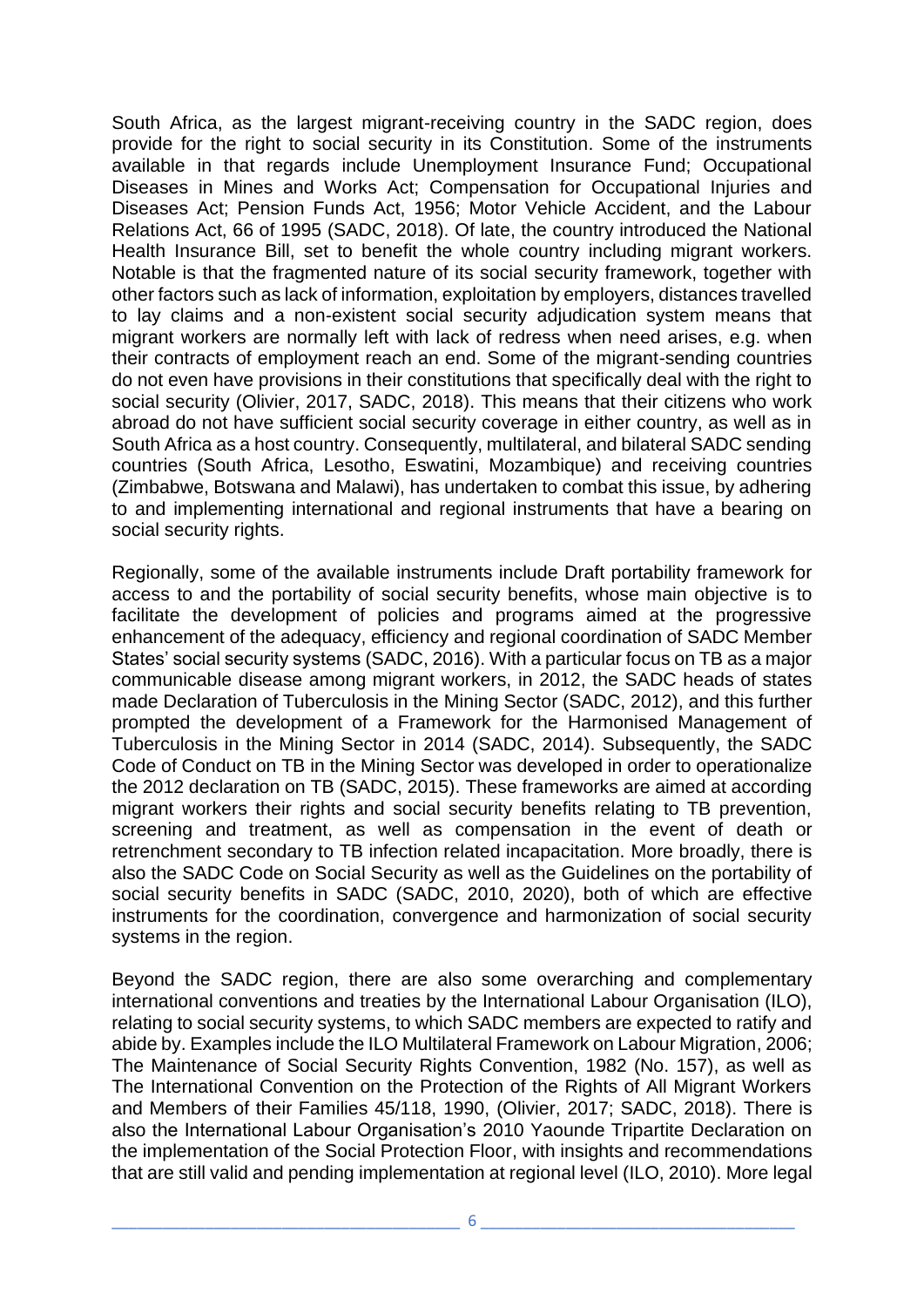frameworks, tools and/or guidelines continue to be developed tirelessly (Mpedi & Nyenti, 2017; ILO, 2021b). Notably ratification of these frameworks by SADC member states is very low (SADC, 2018), and this may be contributory to the persistent social security issues and challenges relating to accessibility and portability of social security benefits.

#### <span id="page-11-0"></span>**THE LANDSCAPE OF, AND CHALLENGES IN ACCESSING, SOCIAL BENEFITS**

Landscape of unclaimed benefits

Notwithstanding efforts to ensure transmission of social security benefits to the intended beneficiaries, cumulatively there is over R47 billion in unclaimed benefits (UB) in different social security schemes in South Africa, belonging to over 4.8 million beneficiaries across the SADC region (FSCA, 2021; Bechard, 2022). Figure 3 gives a summary of cumulative unclaimed benefits against paid benefits over a period of 10 years. Notably the discrepancy is significantly enormous.



*Figure 3: Total unclaimed and paid benefits [Source: FSCA]*

These benefits are kept in different fund, administered by a wide range of financial institutions. **Figure 4** illustrates the main administrators of these funds, with the metal industry constituting the bulk of it which is almost half (44,58%).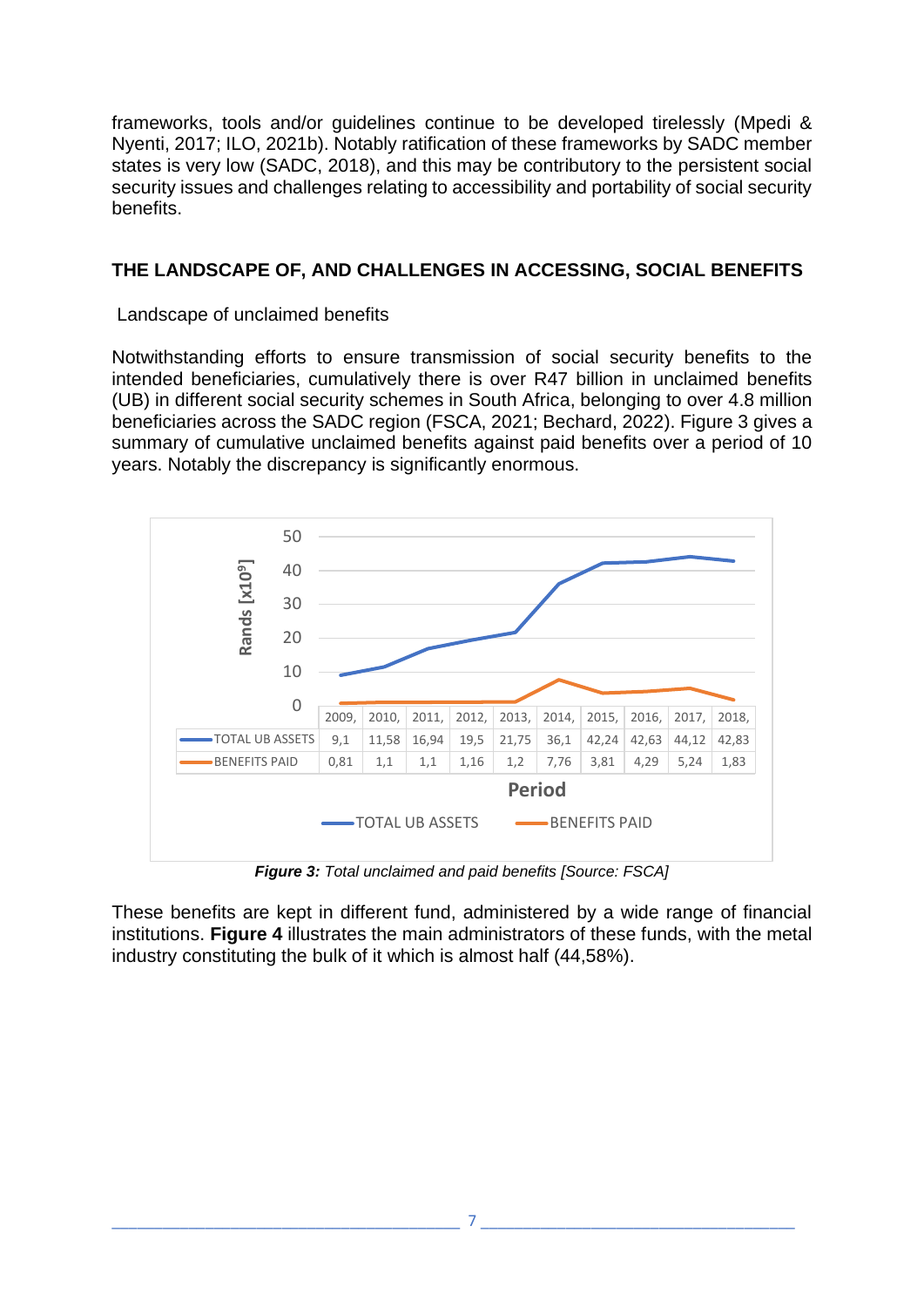

*Figure 4: Main Administrators of Social Security Benefits in South Africa (%) [Source: FSCA]*

The number of mining community members with unclaimed benefits continues to increase while the rate of increase of the number of paid beneficiaries is very small. Figure 5 illustrates the trends in these variables.



*Figure 5: Total unclaimed and paid benefits members [Source: FSCA]*

The pool of these social security beneficiaries, paid and unpaid, is spread across Southern Africa. Figure 6 shows the proportionate distribution of the mining community across the region in general (Select Research, 2017).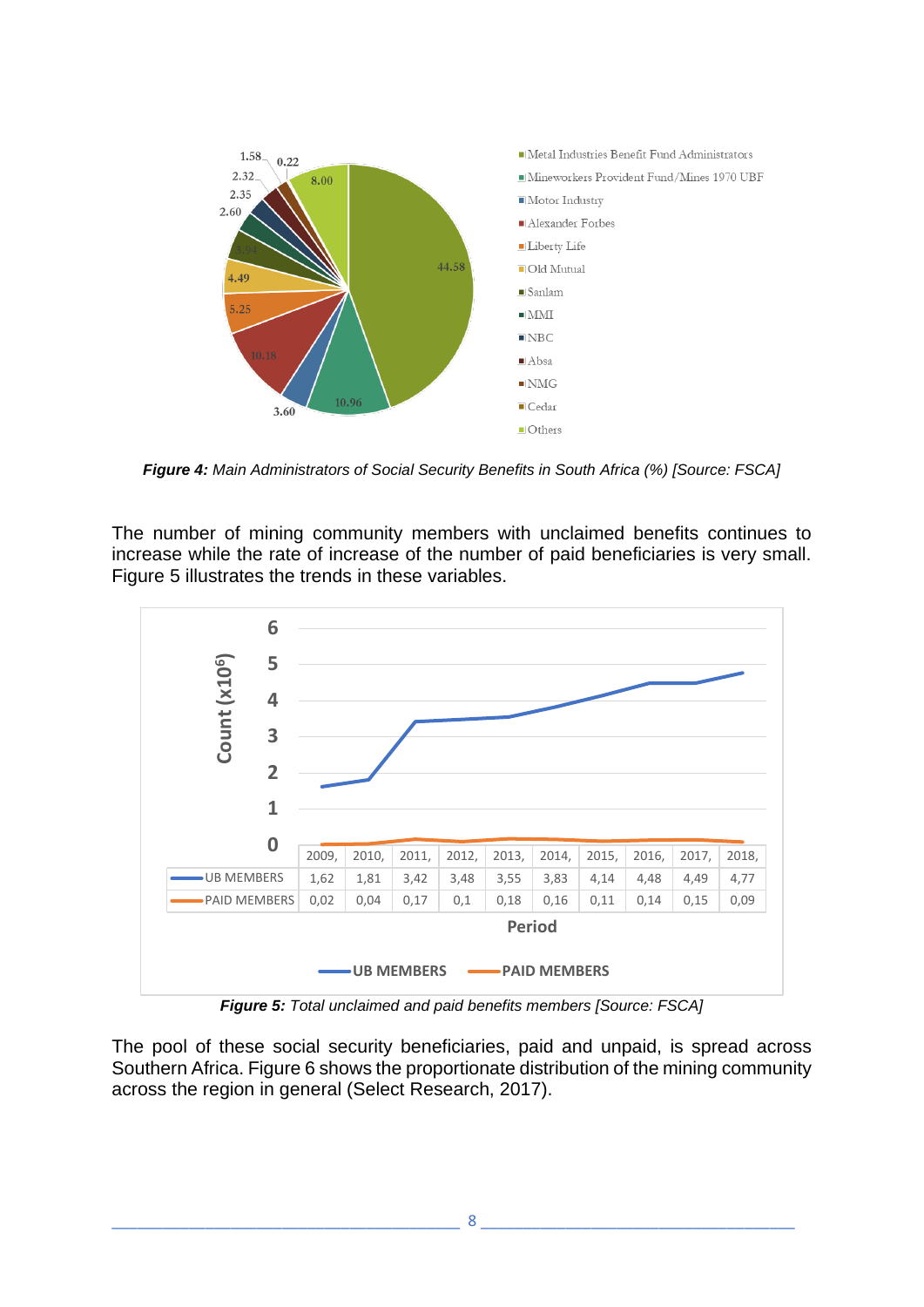

*Figure 6: Proportionate distribution of the mining community in the SADC region*

Challenges accessing unclaimed benefits

Numerous challenges have been implicated in the inaccessibility of the social security benefits in South Africa to the intended beneficiary mineworkers or their dependents, especially those from other countries. These obstacles, which have been classified as social, structural, policy/ regulatory, administrative and/or institutional (Mpedi & Nyenti, 2017; van Panhuys, Kazi-Aoul, Binette, 2017)), include the following:

- Lack of knowledge and awareness by migrant workers and their dependants regarding the social security benefits to which they are entitled, available schemes and the procedure to access them.
- Ineffective record system by employers, especially in the past. At the point of employment, minimum information was collected about each employee's contact details and dependants, which makes it difficult to trace them when need arise.
- Challenges relating to identity documents: changing passport numbers, dual citizenship as families residing close to the border lines covertly obtaining citizenships for both countries.
- Lack of cooperation between schemes, as well as fragmentation of the claiming procedure, where claimants will have to go from one office to another.
- Excessive and cumbersome documentations and paperwork required by the different schemes – RMA, CCOD and social security funds.
- Application process is time-consuming and expensive, particularly for ex-miners and dependents of deceased miners, e.g., transport costs and at times engagement of consultants or advisors.
- Beside the previous apartheid system on the classification of occupational diseases diagnosis have no window certification appeal process.
- Difficulties in determining how social security schemes and compensation benefits are computed.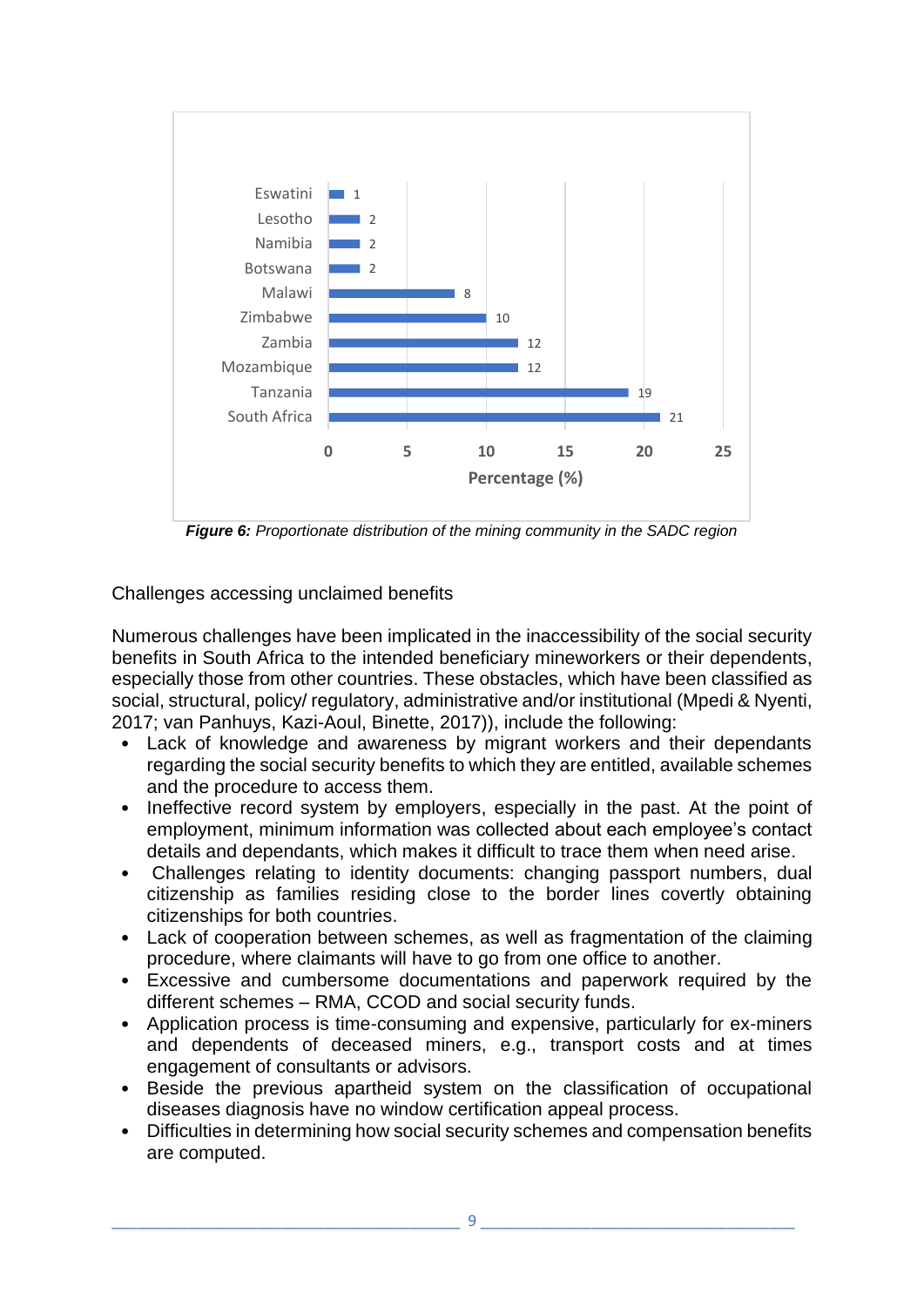- Uncoordinated immigration laws and absence of portability provisions or limited portability arrangements in South African social security laws; administrative and institutional challenges (such as administrative and institutional capacity.
- Low rate of ratification of regional and global SADC regional instruments for enforcing portability of social security benefits.

While subsequent challenge of unclaimed benefits can easily be curbed based on the identified sticking points, it is not easy to address challenges related to the legacy aspects of the matter. In any case, measures are gradually being put in place to address and curb all challenges of the past, present and the future. In South Africa, the Financial Services Contact Authority (FSCA), established in 2018 in replacement of the Financial Services Board (FSB), had been mandated to handle issues of unclaimed benefits, working with the different funds involved. Part of the measures that have been adopted so far include a well-developed Know-Your-Customer (KYC), in which as much details about mineworkers and/or their beneficiaries is collected and periodically updated (FSCA, 2020). An unclaimed benefits search engine has also been developed in an effort to identify and locate the beneficiaries. Since the implementation of the search engine, 490 658 possible matches have been identified and an asset value of approximately R3.5 billion was paid to 110 840 members after valid claims were submitted to the relevant funds/administrators (FSCA, 2021).

#### <span id="page-14-0"></span>**PERSPECTIVE FROM LABOUR UNIONS, CASE STUDIES WITH MIGRANT MINEWORKERS WHO ARE/HAVE STRUGGLED WITH ACCESSING THE BENEFITS**

It is evident that majority of mineworkers are deprived of their human rights and social benefits across the region. While some of the reasons behind this deprivation are beyond anyone's control, majority of the cases are perceived to be a result of deliberate actions and/or lack of commitment by the respective employers and/or national, regional or global leaders. Labour unions do acknowledge the little strides made towards accessing social benefits but are deeply concerned by the slow progress in that regard (SAMA & Southern African Trust, 2015).

Evidence suggests that in addition to multitudes of beneficiaries who are yet to be located, the processing of submitted claims faces resistance, with only a few eventually succeeding (SAMA & Southern African Trust, 2015). In a case study of 39 Mozambican ex‐miners interviewed by AMIMO, only four received their long service award and 16 confirmed that they did not apply for the benefit, due to among other reasons, not knowing the procedure to be followed in order to claim (Mpedi & Nyenti, 2013), yet all employers are obliged to educate employees about benefits available for them. A lot more of these specific cases remain undocumented and hence unknown up to today, possibly owing to the fact that they are issues that affects the lower class of the mining community (Coderre-Proulx, Campbell, & Mandé, 2016).

Mineworkers are also entitled to quality primary health care, including informed consent to health interventions, yet very few of them of them are privy to such services. Figure 7 illustrate mineworkers being examined without their consent.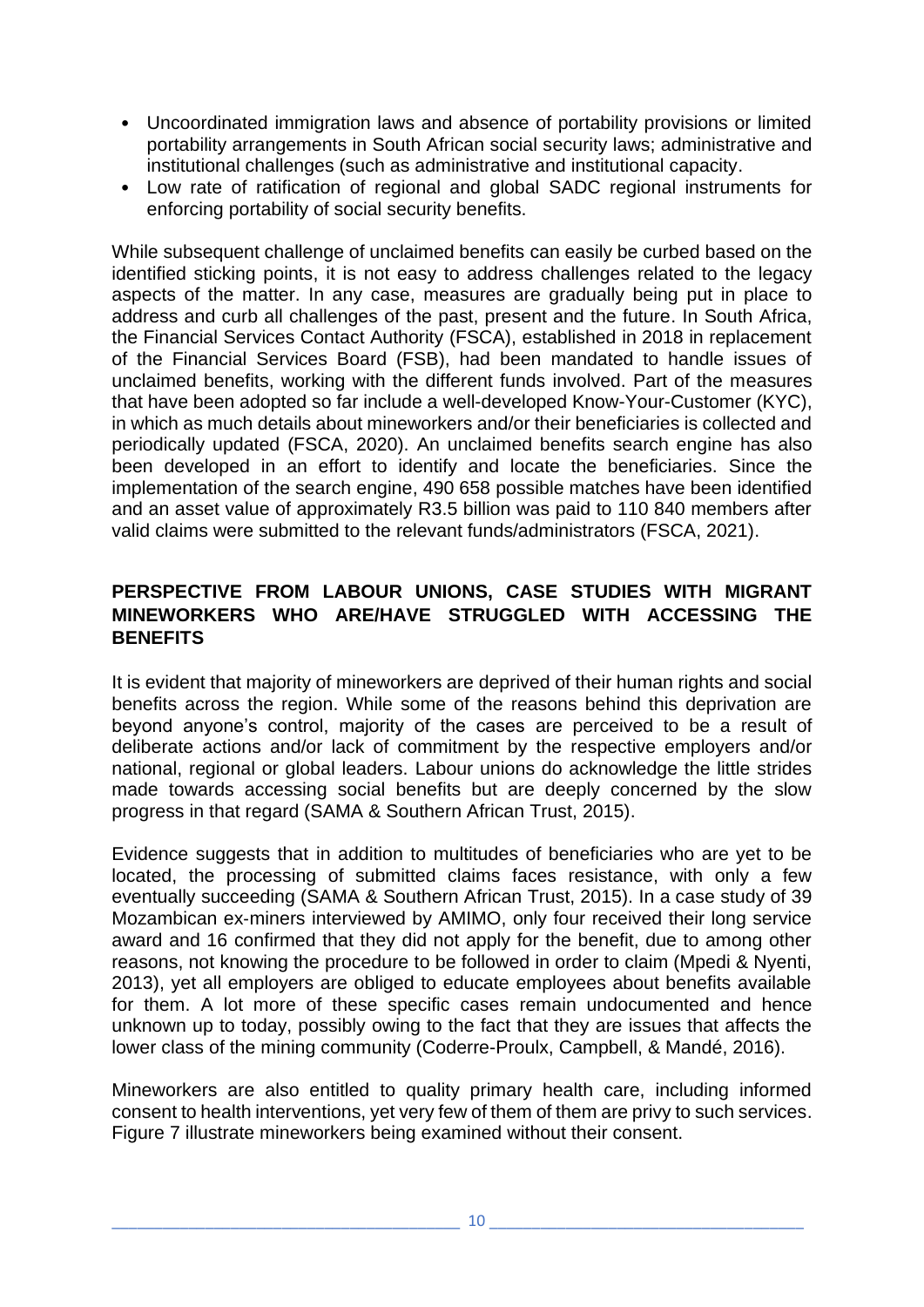

*Figure 7: Migrant miners going health assessment at Selby, Johannesburg without informed consent on their rights.*

Further, the incidence of TB among the mining community is three times that of the general population and ten times the World Health Organisation's threshold for an emergency (World Bank. 2022). Initiatives have been underway, though, to curb this challenge under the TB in the Mining Sector Programme but apparently at a relatively slower pace. Intensification of regular and periodic screening and case detections, increased access to health facilities and improved working conditions, such as decent accommodation, protective clothing, reasonable working hours and basic nutritional support (Pelders, & Nelson, 2019; Mainstreaming Migration into International Cooperation and Development [MMICD], 2020).

For years, mineworkers' unions and other concerned civil society organisations have since been voicing their concerns over these issues of social security benefits, giving recommendations and proposing roadmaps and strategic plans, but these have not materialised to this day (Southern African Social Protection Experts Network (SASPEN) 2015; SAMA & Southern African Trust, 2015; Pelders, & Nelson, 2019; MMICD, 2020). The rate of progress is not satisfactory due to the numerous challenges as stated earlier. Further strategizing is therefore required.

#### <span id="page-15-0"></span>**CONCLUSION AND RECOMMENDATION.**

#### *Conclusion*

A lot has been done nationally, regionally and globally to ensure accessibility of social security benefits to migrant beneficiaries. These include development of legal frameworks and guidelines as well as high-level meetings and deliberation forums to forge way forward and give recommendations. Notwithstanding these efforts, much of the benefits remains inaccessible unclaimed and/or unpaid. Much of these benefits and related activities are in South Africa. Reasons for the sub-optimum progress towards accessing the benefits seem to be many, including the following:

• Beneficiaries' knowledge and awareness of their entitlements and the procedure to access them seems to be low.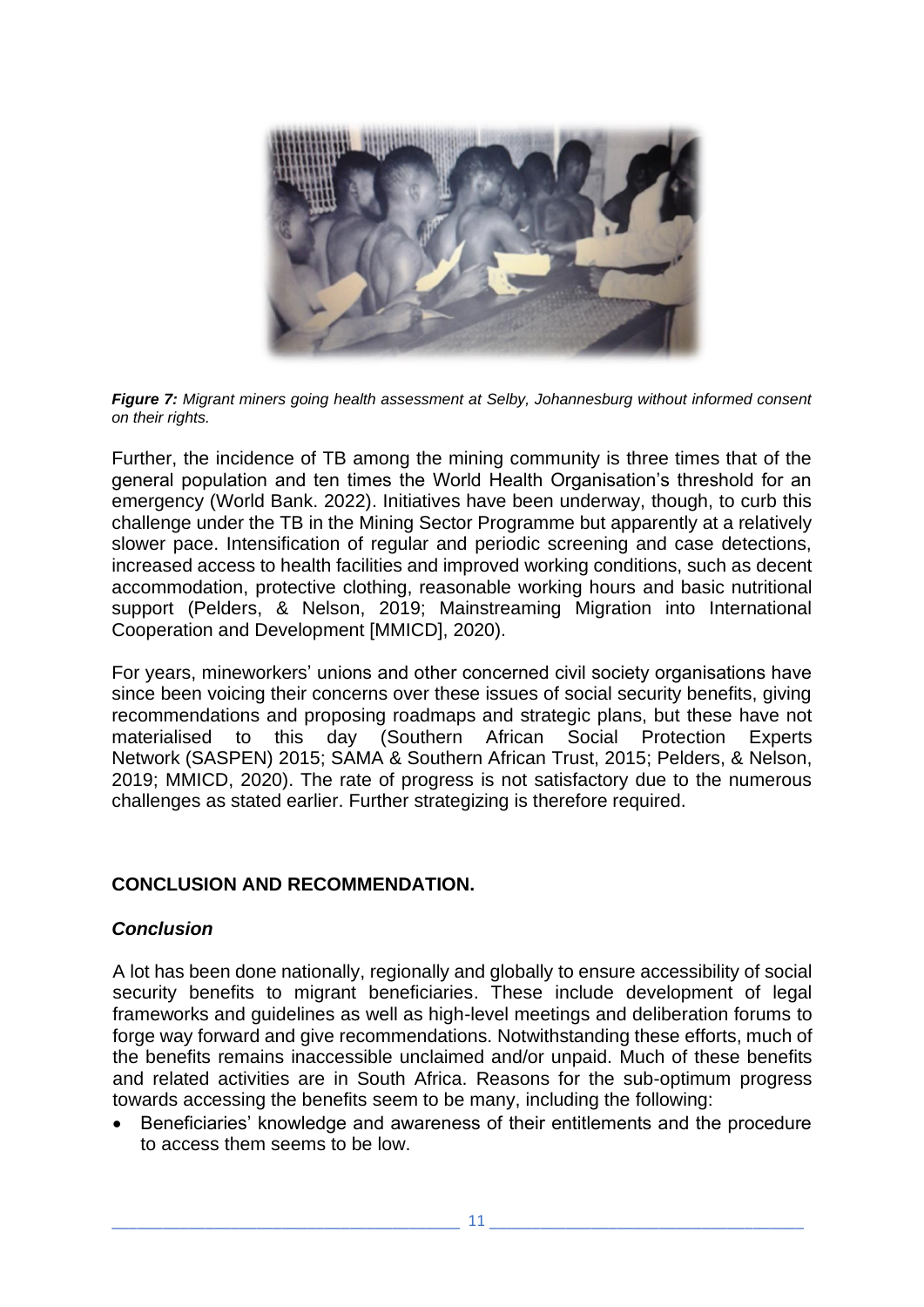- There is no or ineffective communication between administrators and beneficiaries, such that the later are unaware of efforts being made by the former in their favour. This has caused frustrations and emotional trauma to the beneficiaries, in addition to the core economic and humanitarian deprivations in question.
- Ratification of countries to the respective regional and global treaties and frameworks seem to be very low.
- There seems to be no or ineffective Monitoring and Evaluation Systems for the proposed strategies and recommendations in different forums, resulting in non- or ineffective implementations of those suggested way-forward.
- There are inherent stumbling blocks along the current multi-stakeholder procedures for launching claims. These are either legal, political, administrative or socioeconomic in nature.
- There is more being experienced by individual stakeholders, including individual beneficiaries, in addition to what is known currently.

As such, a lot still needs to be done to ensure ultimate breakthrough on the matter.

#### *Recommendations*

The following are recommended as measures to facilitate access to social security benefits:

- (a) There is need to take an action-oriented approach, building on, and utilising existing recommendations from various previous discussions and conceptualisation.
- (b) Social security benefits administrators, mineworkers associations and employers need to educate members of the mining community, that is, mineworkers, ex-mineworkers and their beneficiary family members, about the benefits to which they are entitled, how to access them and other information pertinent to efficient and effective claiming of their benefits. The following are examples of possibilities to consider in this regard:
	- Capacity building for leadership of mineworkers' associations and CSOs to provide needed guidance and supports to members of the associations.
	- Ensuring mobile platforms are accessible for ex-miners and beneficiaries (e.g. phone-based applications are screen-reader compatible) and alternatives are available for people who lack required technology and knowledge.
	- Establishment of a Centre of Excellency to document human rights and labour rights violations and post-employment rights and entitlements of exminers and their dependents.
- (c) Setting up and/or strengthening of administrative structures for social security schemes coordination nationally, internationally and regionally, with clear communication channels.
- (d) Establish, or otherwise assign, an entity which will be mandated with the issue of ensuring accessibility and portability of Social Security benefits of mineworkers as its core-business. This can be a purposively erected multistakeholder steering committee, or an existing organisation with a passion on the subject, e.g. SAMA. Such an entity may considers the following:
	- Convening periodic multi-stakeholder meetings or forums to identify and collectively address stumbling blocks at different stages of the process of accessing social security benefits. The spectrum of stakeholders ought to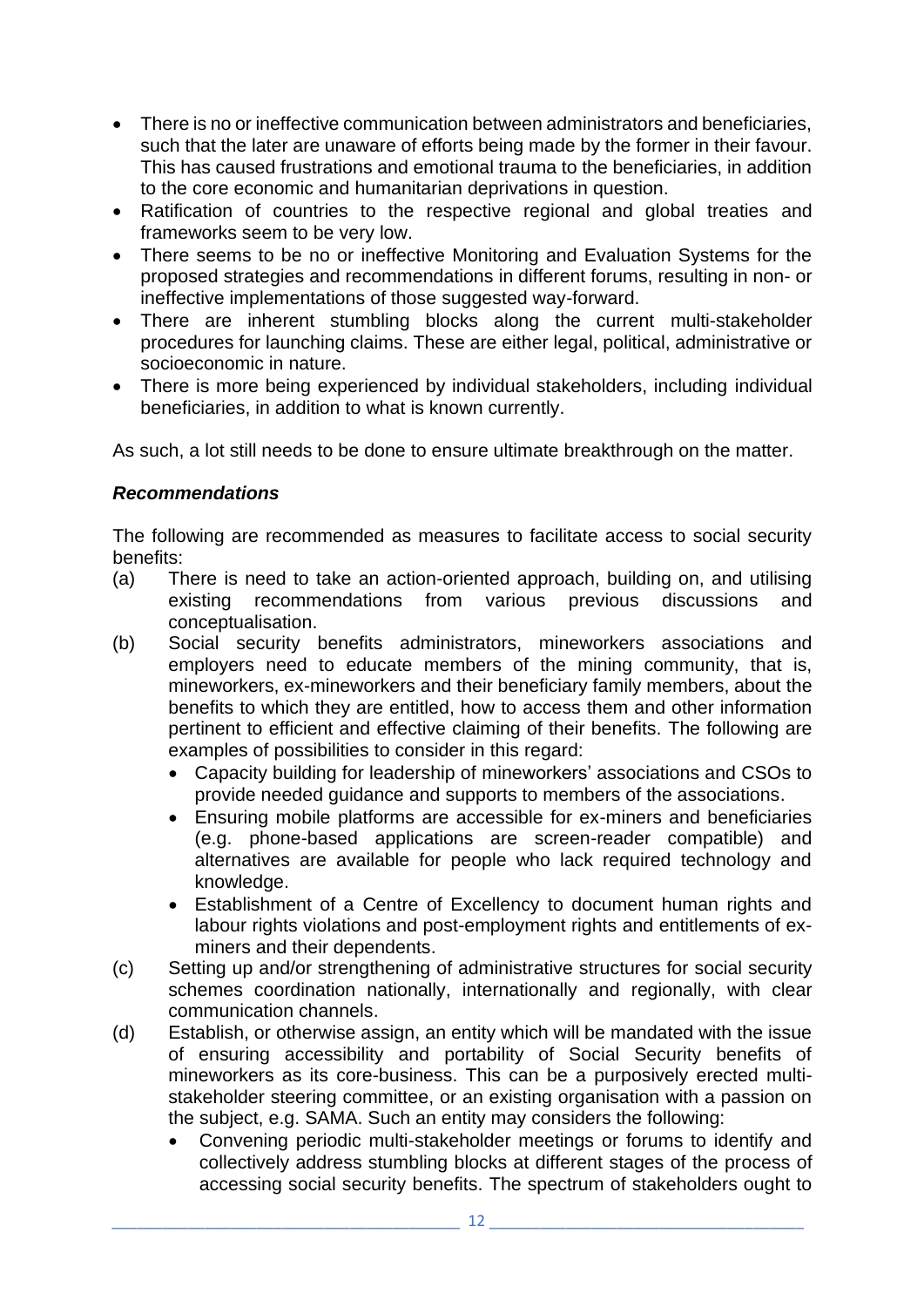range from community level, through to national, international and regional level.

- Scrutinising existing national, regional, and global frameworks on accessibility and portability of Social Security benefits to identify flaws or gaps, and subsequently the reforms that are needed to enhance smooth access to the benefits.
- Develop a robust M&E system, with both long and short term goals, as well as specific indicators towards ensuring accessibility and portability of Social Security benefits. The scope of focus also ought to be from community level, through to national, international and regional level.
- Have regular or periodic communication of updates between beneficiaries and administrators
- Periodically commission research studies, qualitative and quantitative, into the welfare of the mining community and encourage publicising of individual cases and predicaments being faced by members of the community.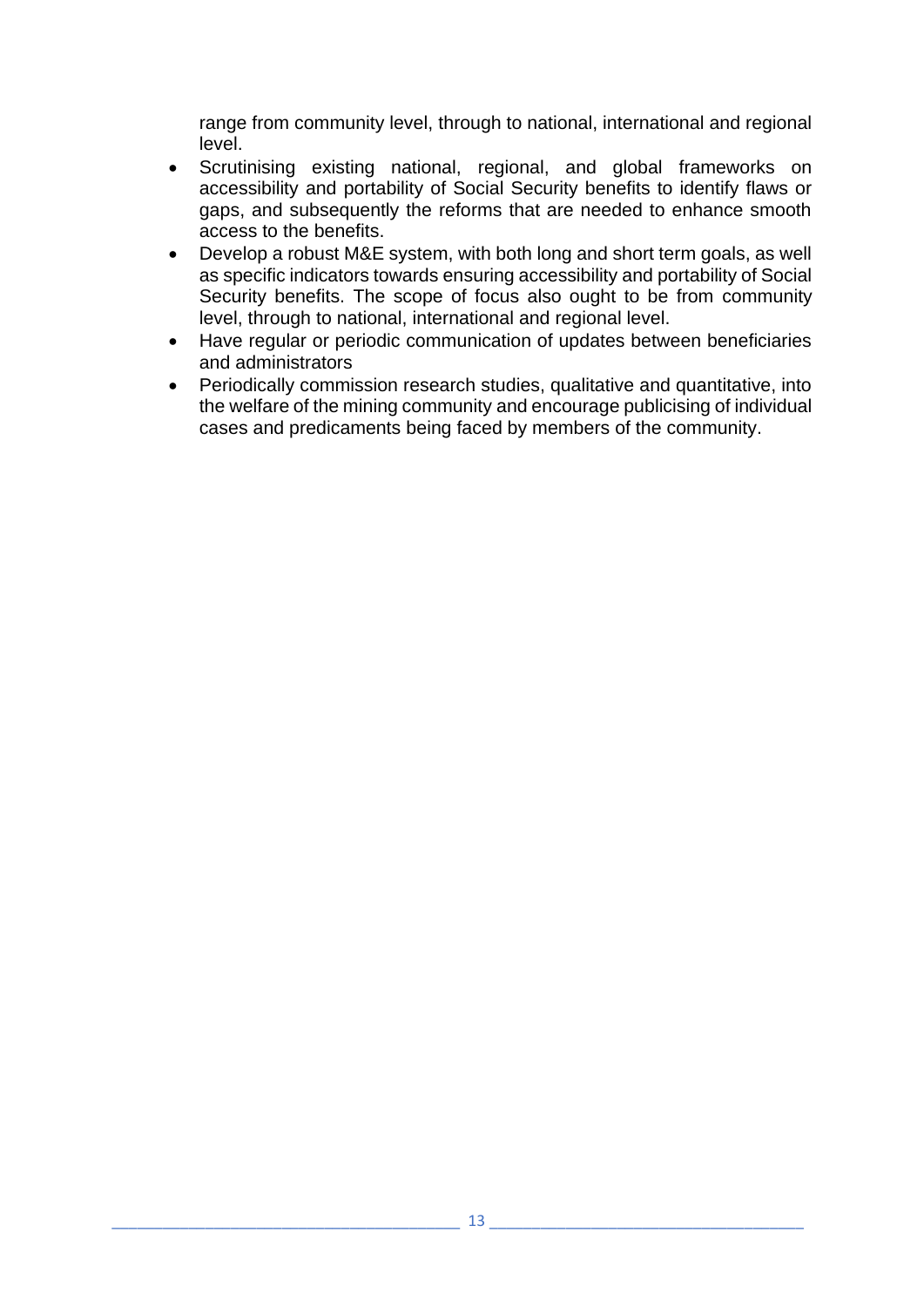### <span id="page-18-0"></span>**REFERENCES**

- African Union (2018). The Revised Migration Policy Framework for Africa and Plan of Action (2018 – 2027) Draft. From: [https://au.int/sites/default/files/newsevents/workingdocuments/32718-wd](https://au.int/sites/default/files/newsevents/workingdocuments/32718-wd-english_revised_au_migration_policy_framework_for_africa.pdf)english revised au migration policy framework for africa.pdf (Accessed 30.05.2022)
- Bechard, M. (2022) Funds given until 6 May to submit information on paid-up members. Moonstone: Stellenbosch. From: [https://www.moonstone.co.za/funds-given-until-6-may-to-submit-information](https://www.moonstone.co.za/funds-given-until-6-may-to-submit-information-on-paid-up-members/#:~:text=According%20to%20the%20FSCA)[on-paid-up](https://www.moonstone.co.za/funds-given-until-6-may-to-submit-information-on-paid-up-members/#:~:text=According%20to%20the%20FSCA)[members/#:~:text=According%20to%20the%20FSCA's%202020,to%20some](https://www.moonstone.co.za/funds-given-until-6-may-to-submit-information-on-paid-up-members/#:~:text=According%20to%20the%20FSCA) [%204.8%20million%20beneficiaries.](https://www.moonstone.co.za/funds-given-until-6-may-to-submit-information-on-paid-up-members/#:~:text=According%20to%20the%20FSCA) (Accessed 28.05.2022)
- Botes, A. (2013). The History of Labour Hire in Namibia: A Lesson for South Africa. *Potchefstroom Electronic Law Journal,* 16(1). ISSN 1727-3781 DOI: <http://dx.doi.org/10.4314/pelj.v16i1.16>
- Coderre-Proulx, M., Campbell, B. & Mandé, I. (2016). International Migrant Workers in the Mining Sector. ILO: Geneva. From: [https://www.ilo.org/wcmsp5/groups/public/---ed\\_protect/---protrav/--](https://www.ilo.org/wcmsp5/groups/public/---ed_protect/---protrav/---migrant/documents/publication/wcms_538488.pdf) [migrant/documents/publication/wcms\\_538488.pdf](https://www.ilo.org/wcmsp5/groups/public/---ed_protect/---protrav/---migrant/documents/publication/wcms_538488.pdf) (Accessed 30.05.2022)
- Ehrlich, R., Alex Montgomery, A., Akugizibwe, P. & Gonsalves, G. (2018) Public health implications of changing patterns of recruitment into the South African mining industry, 1973–2012: a database analysis. *BMC Public Health*, 18:93. DOI 10.1186/s12889-017-4640-x
- FSCA (2020). FSCA Annual Report 2020/2021. From: [https://www.fsca.co.za/Annual%20Reports/FSCA%20Annual%20Report%202](https://www.fsca.co.za/Annual%20Reports/FSCA%20Annual%20Report%202019-2020.pdf) [019-2020.pdf](https://www.fsca.co.za/Annual%20Reports/FSCA%20Annual%20Report%202019-2020.pdf) (Accessed 27.05.2022)
- FSCA (2021). FSCA Annual Report 2020/2021. From: [https://www.fsca.co.za/Annual%20Reports/FSCA%20Annual%20Report%202](https://www.fsca.co.za/Annual%20Reports/FSCA%20Annual%20Report%202020-21.pdf) [020-21.pdf](https://www.fsca.co.za/Annual%20Reports/FSCA%20Annual%20Report%202020-21.pdf) (Accessed 27.05.2022)
- ILO (2010). Yaounde Tripartite Declaration on the implementation of the Social Protection Floor. Building a Social Protection Floor with the Global Jobs Pact. 2nd African Decent Work Symposium 2010, 6-8 October, Yaounde. From: [https://www.ilo.org/wcmsp5/groups/public/---africa/---ro](https://www.ilo.org/wcmsp5/groups/public/---africa/---ro-abidjan/documents/publication/wcms_181374.pdf)[abidjan/documents/publication/wcms\\_181374.pdf](https://www.ilo.org/wcmsp5/groups/public/---africa/---ro-abidjan/documents/publication/wcms_181374.pdf) (Accessed 20.05.2022)
- ILO (2021a) Building social protection systems: International standards and human rights instruments. From: [https://www.ilo.org/wcmsp5/groups/public/--](https://www.ilo.org/wcmsp5/groups/public/---ed_protect/---soc_sec/documents/publication/wcms_651219.pdf) [ed\\_protect/---soc\\_sec/documents/publication/wcms\\_651219.pdf](https://www.ilo.org/wcmsp5/groups/public/---ed_protect/---soc_sec/documents/publication/wcms_651219.pdf) (Accessed 20.05.2022)
- ILO (2021b). Extending social protection to migrant workers, refugees and their families: A guide for policymakers and practitioners – Geneva: ILO, 2021." From: [https://www.ilo.org/wcmsp5/groups/public/---ed\\_protect/---protrav/--](https://www.ilo.org/wcmsp5/groups/public/---ed_protect/---protrav/---migrant/documents/publication/wcms_826684.pdf) [migrant/documents/publication/wcms\\_826684.pdf](https://www.ilo.org/wcmsp5/groups/public/---ed_protect/---protrav/---migrant/documents/publication/wcms_826684.pdf) (Accessed 01.06.2022)
- Kirkaldy, A. (2021). Everyday Communists in South Africa's Liberation Struggle: The Lives of Ivan and Lesley Schermbrucker. Palgrave Studies in the History of Social Movements. Springer Nature: ISBN 3030839214, 9783030839215
- Mainstreaming Migration into International Cooperation and Development [MMICD] (2020). Migrant mineworkers advocating for decent work. From: [https://ec.europa.eu/international-partnerships/stories/migrant-mineworkers](https://ec.europa.eu/international-partnerships/stories/migrant-mineworkers-advocating-decent-work_en)[advocating-decent-work\\_en](https://ec.europa.eu/international-partnerships/stories/migrant-mineworkers-advocating-decent-work_en) (Accessed 01.06.2022)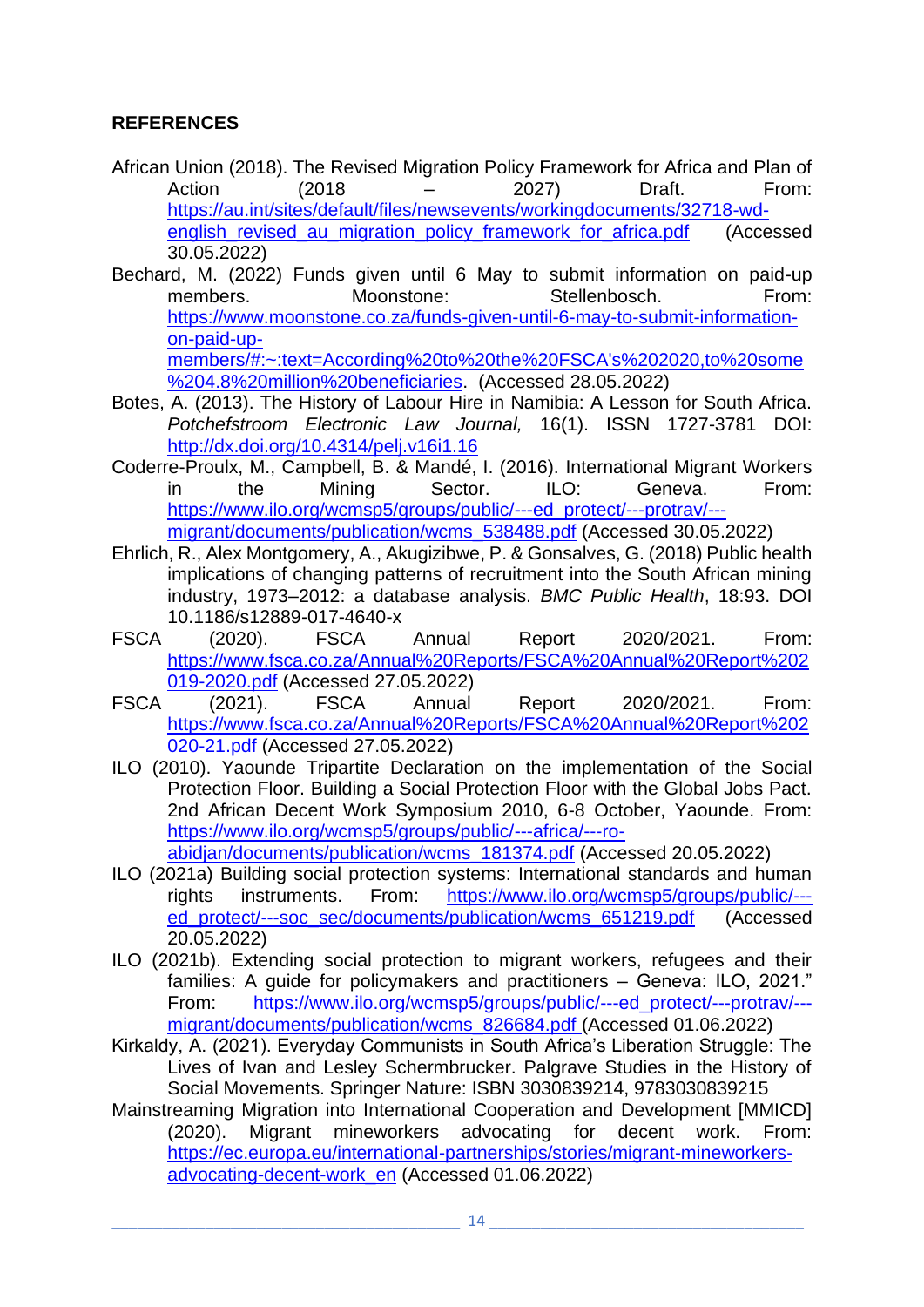- Minerals Council South Africa (2020). Facts And Figures 2020. Form: [https://www.mineralscouncil.org.za/downloads/send/3-fact-sheets/1761-facts](https://www.mineralscouncil.org.za/downloads/send/3-fact-sheets/1761-facts-and-figures-2020)[and-figures-2020.](https://www.mineralscouncil.org.za/downloads/send/3-fact-sheets/1761-facts-and-figures-2020) (Accessed 25.05.2022)
- Mpedi, L.G. & Nyenti, M.A.T. (2017). Towards an Instrument for the Portability of Social Security Benefits in the Southern African Development Community. SUN MeDIA Stellenbosch.
- Olivier, M. (2017) 'Social Protection for Migrant Workers Abroad: Addressing the Deficit via Country-of-origin Unilateral Measures?', in McAuliffe, M. and M. Klein Solomon (Conveners) (2017). Ideas to Inform International Cooperation on Safe, Orderly and Regular Migration, IOM: Geneva.
- Pelders, J. & Nelson, G. (2019). Contributors to Fatigue of Mineworkers in the South African Gold and Platinum Sector, Safety and Health at Work, 10(2): 188-195. DOI: [https://doi.org/10.1016/j.shaw.2018.12.002.](https://doi.org/10.1016/j.shaw.2018.12.002) (Accessed 01.06.2022)
- SADC (2012) Declaration on Tuberculosis in the Mining Sector: SADC.
- SADC (2014) A Framework for the Harmonized Management of Tuberculosis in The Mining Sector, SADC: Johannesburg.
- SADC (2015) Code of Conduct on TB in the Mining Sector: SADC
- SADC (2016) Portability of Accrued Social Security Benefits Within the Region: Draft Policy Framework: SADC/ELSM&SP/1/2016/3
- SADC (2018) SADC Mining Sector Migrants Project: REF. E00199/1400054: Draft Report. SADC/ELS/JTTS/2/2018/3
- SADC (2018b) "Horizon Decent Work: advancing connectivity, coherence and inclusivity" 2018 Meeting of the SADC Ministers Of Employment & Labour and Social Partners; 2<sup>nd</sup> March 2018: Cape Town International Conference Centre, Cape Town. From: [https://www.tralac.org/images/docs/12814/2018-sadc-els](https://www.tralac.org/images/docs/12814/2018-sadc-els-draft-record.pdf)[draft-record.pdf](https://www.tralac.org/images/docs/12814/2018-sadc-els-draft-record.pdf)
- SADC (2020) Guidelines on the portability of social security benefits in SADC. SADC/ELS/M&SP/2020/4
- SADC (2021) SADC adopts new Labour Migration Action Plan to promote skills transfer and match labour supply and demand for regional integration: SADC News, 11 January 2011. From: [https://www.sadc.int/news-events/news/sadc](https://www.sadc.int/news-events/news/sadc-adopts-new-labour-migration-action-plan-promote-skills-transfer-and-match-labour-supply-and-demand-regional-integration/)[adopts-new-labour-migration-action-plan-promote-skills-transfer-and-match](https://www.sadc.int/news-events/news/sadc-adopts-new-labour-migration-action-plan-promote-skills-transfer-and-match-labour-supply-and-demand-regional-integration/)[labour-supply-and-demand-regional-integration/](https://www.sadc.int/news-events/news/sadc-adopts-new-labour-migration-action-plan-promote-skills-transfer-and-match-labour-supply-and-demand-regional-integration/) (Accessed 28.05.2022)
- SADC (N.D.). Code on Social Security in the SADC. From:

[https://www.sadc.int/files/2513/5843/3198/Code\\_on\\_Social\\_Security\\_in\\_SAD](https://www.sadc.int/files/2513/5843/3198/Code_on_Social_Security_in_SADC.pdf) [C.pdf](https://www.sadc.int/files/2513/5843/3198/Code_on_Social_Security_in_SADC.pdf)

- SAMA & Southern African Trust (2015) The Portability and Access of Social Security Benefits for Mineworkers in Southern Africa. Regional Dialogue Report. 26th - 27th March 2015 - Johannesburg, South Africa. From: [https://media.africaportal.org/documents/the-portability-and-access-of-social](https://media.africaportal.org/documents/the-portability-and-access-of-social-security-benefits-for-mine-workers-in-sou_f7XmYMj.pdf)[security-benefits-for-mine-workers-in-sou\\_f7XmYMj.pdf](https://media.africaportal.org/documents/the-portability-and-access-of-social-security-benefits-for-mine-workers-in-sou_f7XmYMj.pdf) (Accessed 20.05.2022)
- Select Research (2017). Knowledge, Attitudes and Practises (KAP) on TB, HIV and Silicosis among Key Populations Aged 15 and 59 years in Southern Africa. From: [https://www.timssa.co.za/Documents/Studies/KAP%20Study%20-](https://www.timssa.co.za/Documents/Studies/KAP%20Study%20-%20Select%20Research.pdf) [%20Select%20Research.pdf](https://www.timssa.co.za/Documents/Studies/KAP%20Study%20-%20Select%20Research.pdf) (Accessed 20.05.2022)
- Southern Africa Resource Watch [SARW] (2022). The impact of Covid-19 on migrant mineworkers' human and labour rights in South Africa. SARW: Sandton. From: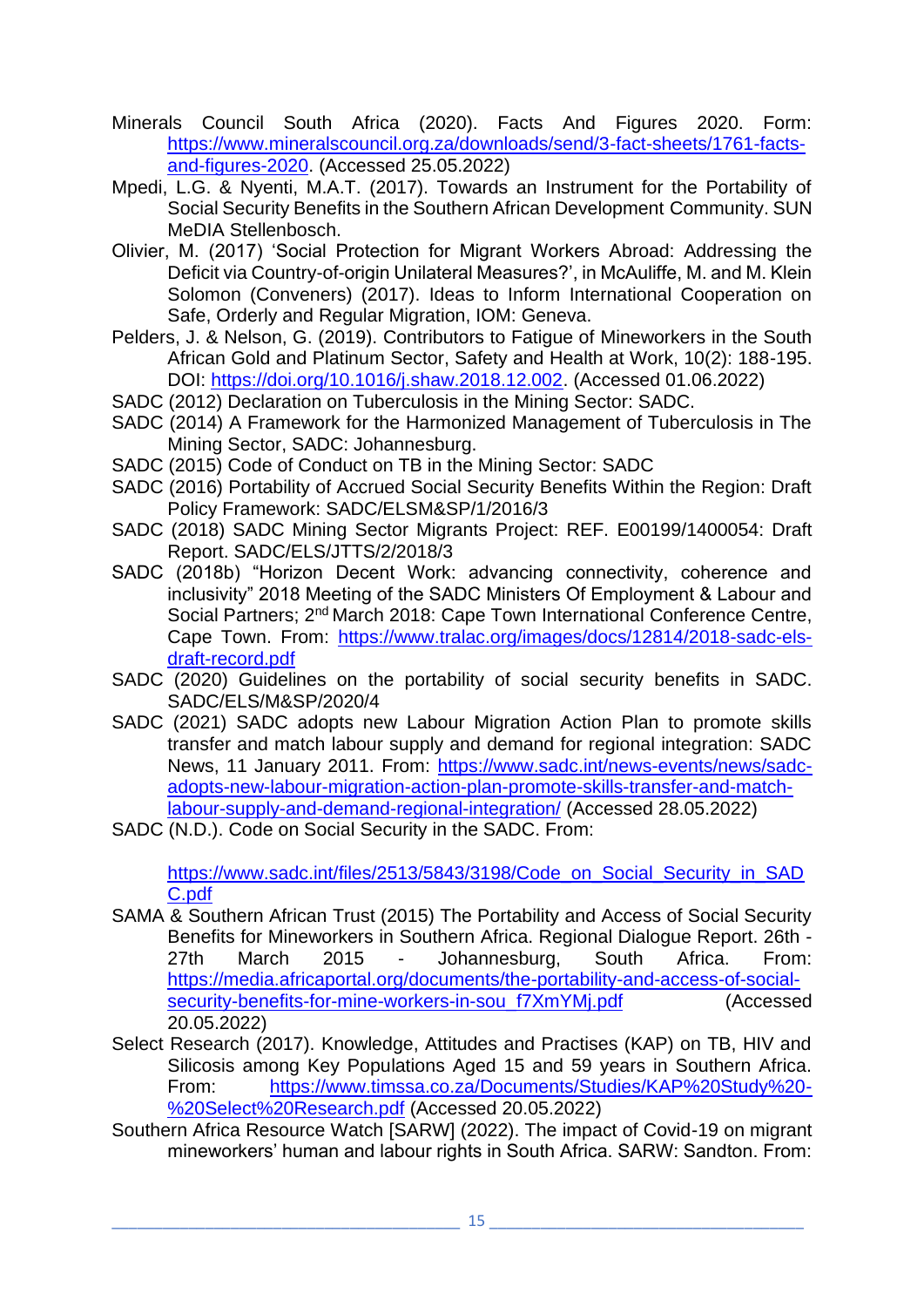[https://www.sarwatch.co.za/wp-content/uploads/2022/05/Updated-Migrant-](https://www.sarwatch.co.za/wp-content/uploads/2022/05/Updated-Migrant-Labour-report-and-COVID-19-1-1.pdf)[Labour-report-and-COVID-19-1-1.pdf](https://www.sarwatch.co.za/wp-content/uploads/2022/05/Updated-Migrant-Labour-report-and-COVID-19-1-1.pdf) (Accessed 28.05.2022)

- Southern African Social Protection Experts Network (SASPEN) (2015) Extending Social Security to Migrants in Southern Africa. From: [https://www.globalmigrationpolicy.org/articles/social%20security/SASPEN](https://www.globalmigrationpolicy.org/articles/social%20security/SASPEN-brief_2015-1_Patrick-Taran_Extending-Social-Security-to-Migrants-in-Southern-Africa.pdf)brief 2015-1 Patrick-Taran Extending-Social-Security-to-Migrants-in-[Southern-Africa.pdf](https://www.globalmigrationpolicy.org/articles/social%20security/SASPEN-brief_2015-1_Patrick-Taran_Extending-Social-Security-to-Migrants-in-Southern-Africa.pdf) (Accessed 28.05.2022)
- TEBA (2022). About us: The TEBA Story. From: [https://www.teba.co.za/about\\_main.html](https://www.teba.co.za/about_main.html) (Accessed 21.05.2022)
- van Panhuys, C., Kazi-Aoul, S., Binette, G. (2017) Migrant access to social protection under Bilateral Labour Agreements: A review of 120 countries and nine bilateral arrangements. ESS – Working Paper No. 57. International Labour Organisation: Geneva
- World Bank (2014) Mapping of Mineworkers and Ex-Mineworkers in Lesotho, South Africa and Swaziland. The World Bank Group: Pretoria. From: [http://documents1.worldbank.org/curated/en/443661481889861617/pdf/11108](http://documents1.worldbank.org/curated/en/443661481889861617/pdf/111085-WP-Mapping-REPORT-quality-PUBLIC.pdf) [5-WP-Mapping-REPORT-quality-PUBLIC.pdf](http://documents1.worldbank.org/curated/en/443661481889861617/pdf/111085-WP-Mapping-REPORT-quality-PUBLIC.pdf) (Accessed 20.05.2022)
- World Bank (2022). The Southern Africa TB in the Mining Sector. From: [https://www.worldbank.org/en/programs/the-southern-africa-tb-in-the-mining](https://www.worldbank.org/en/programs/the-southern-africa-tb-in-the-mining-sector-initiative.print)[sector-initiative.print.](https://www.worldbank.org/en/programs/the-southern-africa-tb-in-the-mining-sector-initiative.print) (Accessed 20.05.2022)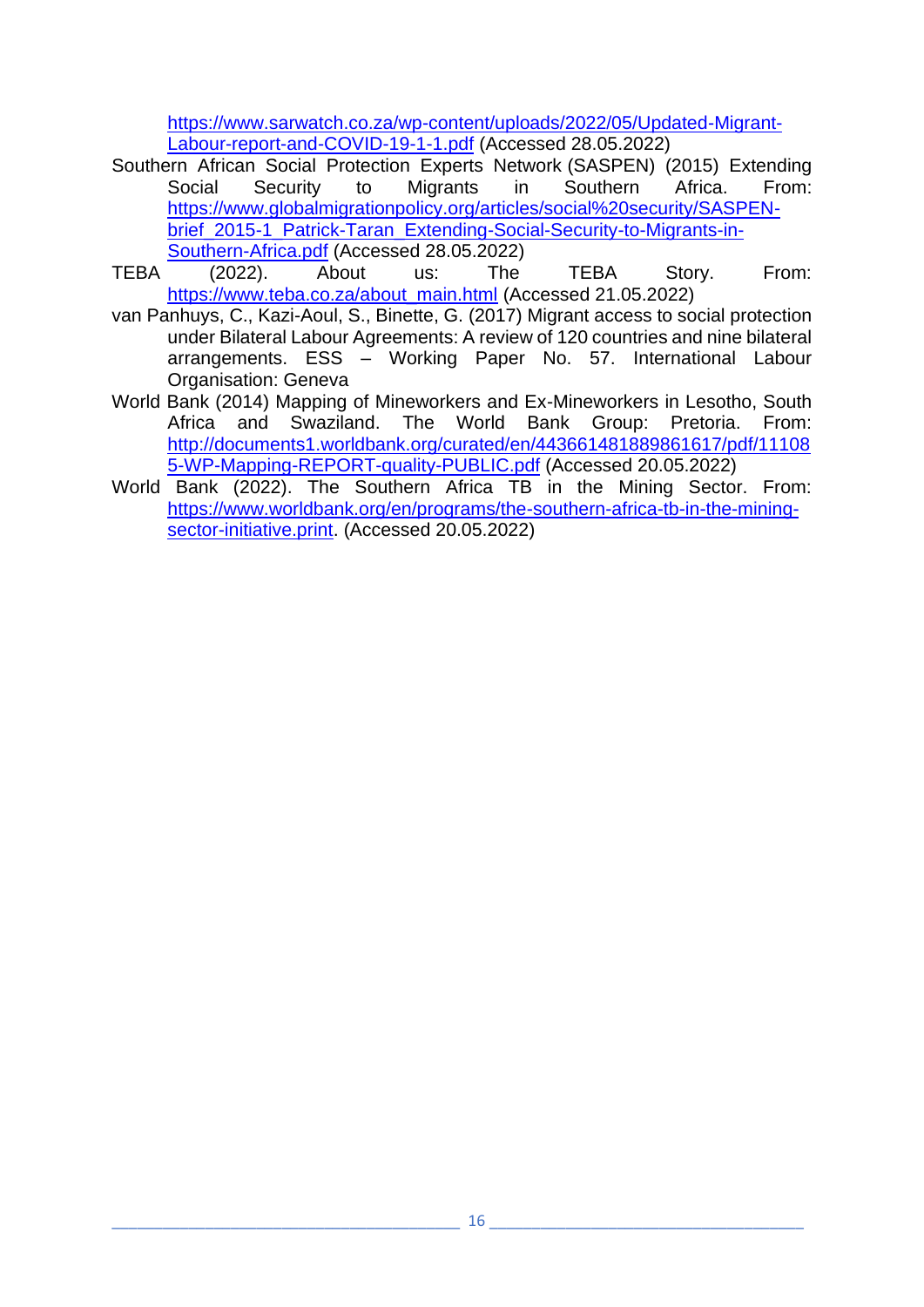

## **SARW Objectives**

- Monitor corporate and state conduct in the extraction and beneficiation of natural resources in Southern Africa and assess to what extent these activities uplift the economic conditions of the region's communities.
- Generate and consolidate research and advocacy on natural resource extraction in Southern Africa.
- Create informed awareness of the specific dynamics of natural resources in Southern Africa, building a distinctive understanding of the regional geo-political dynamics of resource economics.
- Provide a platform of action, coordination and organisation for communities, activists, researchers, policymakers, corporations, regional and global governing bodies in the watching and strengthening of corporate and state accountability in extractive industries.
- Engage with and support government on building accountable and transparent management of extractive resources.
- Build capacity for communities, civil society, parliaments, and media to hold governments and corporations to account, and to participate in decisions about resource management.
- Advocate and promote human rights and environmental protection in resource extraction activities.
- Support efforts to legislate mandatory public disclosure of and access to financial, social, environmental and regulatory compliance information in the extractives industry.
- Promote extractive industries that create wealth for local communities.

**Southern Africa Resource Watch 41 Holt Street Parkmore Sandton, Johannesburg 2196 South Africa**

**Phone: [+27 10 745 4572](tel:+27%20107454572) Email: [info@sarwatch.org](mailto:info@sarwatch.org)**